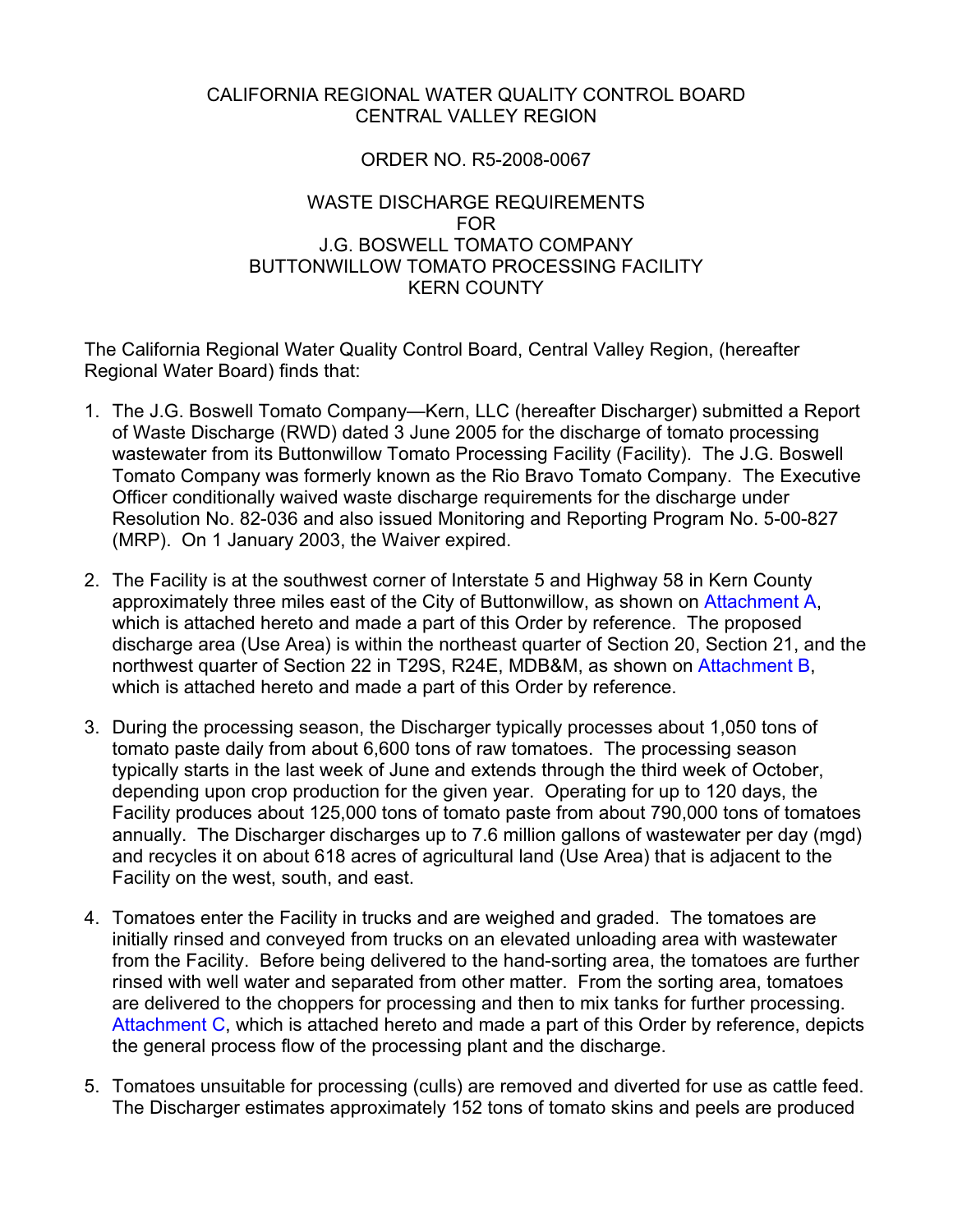daily during the processing season. Seeds and peels are separated from the wastewater by screens and diverted to trucks for use as cattle feed.

6. The RWD presents information on site conditions, wastewater streams and characteristics, and the design of the Facility.

#### **Discharge of Wastewater**

- 7. Estimates indicate the discharge is comprised of non-contact cooling water (5%), boiler feed water (0.5%), raw product washout wastewater (90%), plant and equipment wash down (2%), irrigation and lawn watering return (1%), and other sources, e.g. flume makeup water (1.5%).
- 8. The Discharger reports using various chemicals in the processing activities, with the chemicals used in three general areas: the boiler, the sorting tables, and the processing equipment area. The processing equipment is cleaned before and after the processing season, and once every 40 days during the processing season. Following the cleaning of processing vessels, the vessels are filled to capacity with clean water and triple rinsed.
- 9. Based on data from 2005 through 2007, the average reported flow rate was about 5.7 million gallons per day (mgd) during the processing season. All discharges from the Facility are combined into the main pond. The discharge is pumped from the main pond through a pipeline to the irrigation standpipe located adjacent to the Use Area. The Discharger reports estimated total daily wastewater flow as the volume of wastewater pumped from a central sump plus the volume of water pumped from the two onsite water supply wells. This method is conservative in that it likely double-counts some of the flows. The process flow diagram attached to this Order in Appendix C identifies the central sump. The table below summarizes reported flows for the 2005 through 2007 seasons:

| <b>Source</b>                    | Units | Average | Range       |
|----------------------------------|-------|---------|-------------|
| <b>Facility Supply Water</b>     | mgd   | 3.9     | $1.6 - 5.3$ |
| <b>Central Sump Wastewater</b>   | mgd   | 1.8     | $0.3 - 3.0$ |
| <b>Estimated Total Discharge</b> | mgd   | 5.7     | $3.5 - 7.6$ |

10. The Discharger has submitted Self Monitoring Reports (SMRs) since 2000. The data below summarizes effluent quality from 2005 through 2007. Some effluent samples in the lower ranges may have been diluted with clean water in the irrigation standpipe.

| Constituent                      | Units | Average   | Range       |
|----------------------------------|-------|-----------|-------------|
| Ammonia                          | mq/L  | 3.8       | $0.044 - 8$ |
| <b>Biochemical Oxygen Demand</b> | mq/L  | 340       | $23 - 1000$ |
| Boron                            | mq/L  | $\le 0.1$ | $0.1 - 0.1$ |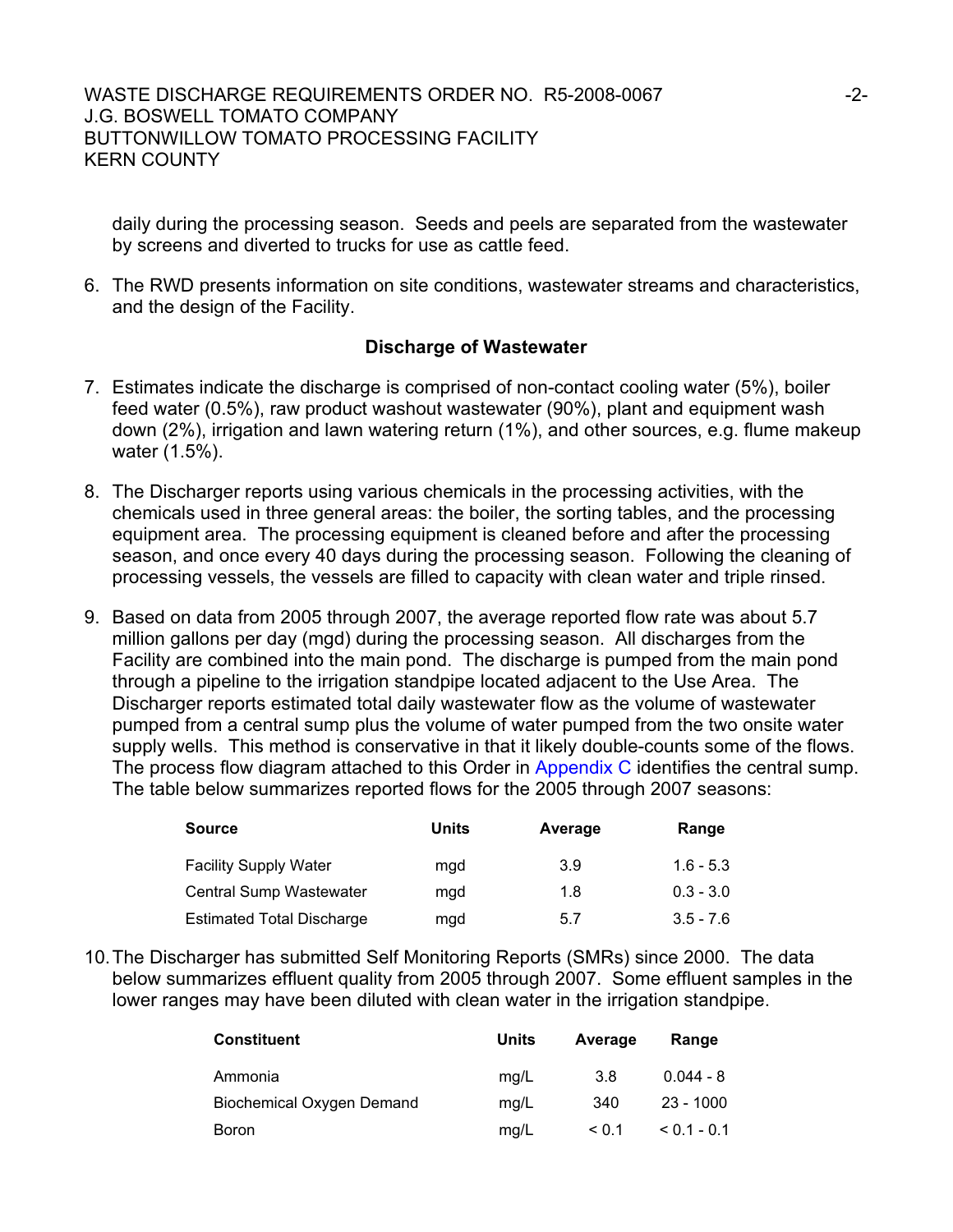| <b>Constituent</b>                  | <b>Units</b> | Average    | Range        |
|-------------------------------------|--------------|------------|--------------|
| Chemical Oxygen Demand              | mg/L         | 420        | $38 - 1400$  |
| Chloride                            | mg/L         | 70         | $56 - 83$    |
| Conductivity                        | umhos/cm     | 680        | $300 - 1200$ |
| <b>Nitrate</b>                      | mg/L         | ${}_{0.2}$ | ${}_{0.2}$   |
| <b>Total Kjeldahl Nitrogen</b>      | mg/L         | 21         | $0.67 - 110$ |
| Total Nitrogen                      | mg/L         | 21         | $0.67 - 110$ |
| pH                                  | Std. Units   | 5.6        | $3.7 - 7.3$  |
| Sodium                              | mg/L         | 70         | 70           |
| <b>Total Dissolved Solids</b>       | mg/L         | 460        | $260 - 870$  |
| <b>Total Fixed Dissolved Solids</b> | mg/L         | 320        | 260 - 410    |

#### **Water Recycling**

- 11. The Discharger recycles wastewater as irrigation water for the 618-acre Use Area to irrigate a variety of crops. Typical crops include, but are not limited to, alfalfa, sudan grass, cotton, and wheat.
- 12. Wastewater pumped from the main pond into the irrigation standpipe is mixed with irrigation water according to crop requirements. The discharge is blended with a combination of supply water from two onsite supply wells. The blended wastewater is then applied to the Use Area using flood irrigation.
- 13. The main pond was constructed above grade and is approximately 150 feet by 200 feet. The volume of the pond is reported to be 280,000 cubic feet (approximately 2.1 million gallons). The construction details of the main pond are uncertain. It reportedly has a compacted clay or soil liner, but no information is available on its engineering design or construction, particularly regarding permeability. Soils underlying the area of the pond are classified as Panoche series clay-loam by the National Resource Conservation Service. Panoche series loams are typically described as well-drained, deep soils, but a clay-loam may contain from about 25 to 40 percent clay. A well-compacted liner of sufficient thickness constructed from such soils would have relatively low permeability.
- 14. Blended wastewater is applied to the 618-acre Use Area during the tomato processing season, which lasts approximately 120 days. The contract farmer reportedly applies approximately 4 inches of blended wastewater to approximately 40 acres per day by flood irrigation, with a resting period of 14 days between applications to the same area. On a given day, the BOD loading (instantaneous loading) is approximately 230 lb/acre. Including the resting period, the average BOD loading rate (cycle average loading) is approximately 15 lb/acre/day. Nitrogen from the discharge is applied at a rate of approximately 90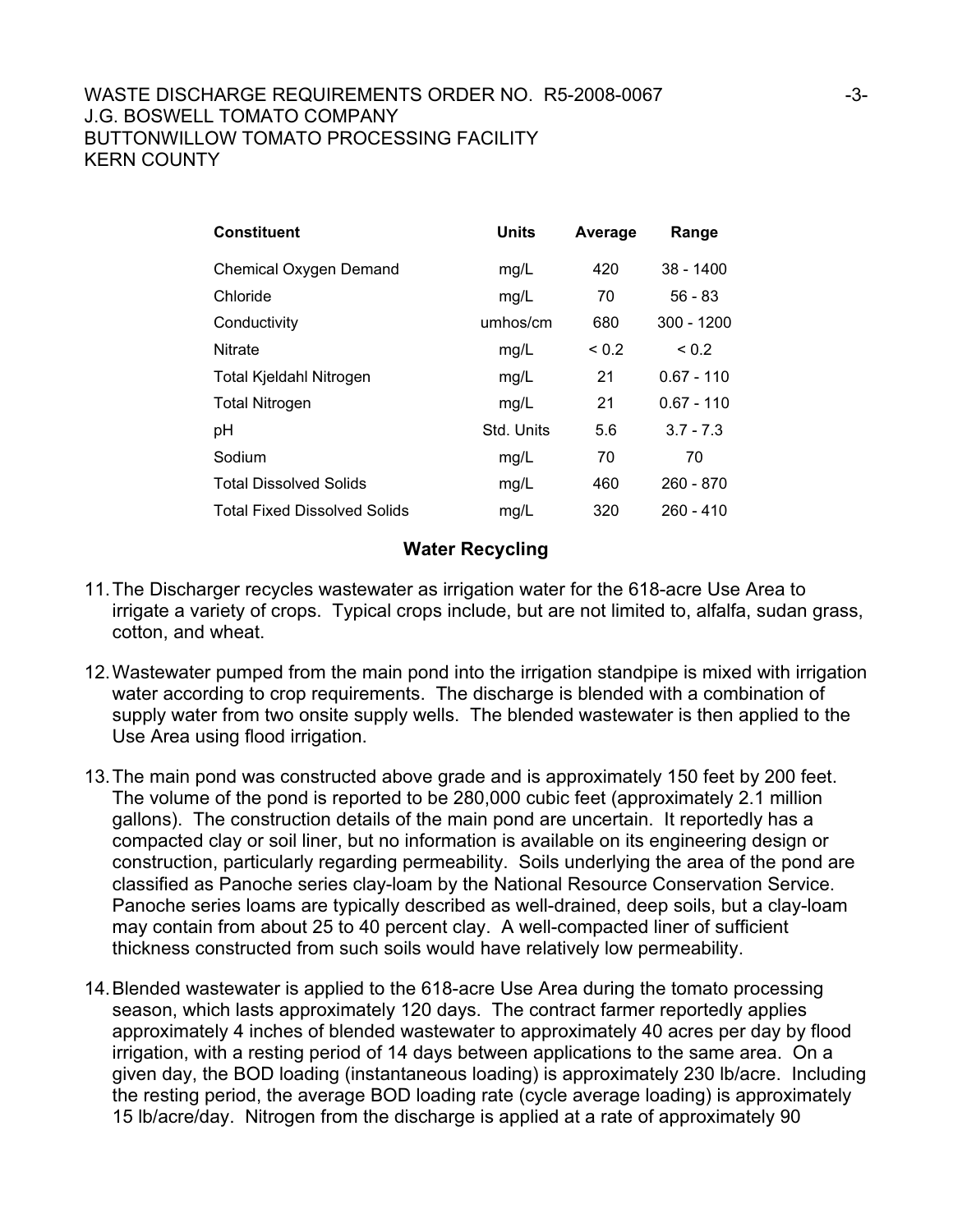#### WASTE DISCHARGE REQUIREMENTS ORDER NO. R5-2008-0067  $-4$ -J.G. BOSWELL TOMATO COMPANY BUTTONWILLOW TOMATO PROCESSING FACILITY KERN COUNTY

lb/acre/yr. The Discharger typically plants Sudan grass that, according to the Western Fertilizer Handbook, has annual nitrogen uptake rates of 325 lb/acre. The table below presents loading estimates based on Facility monitoring data from 2005 through 2007.

|                      | <b>Units</b>  | <b>Typical</b> | Range           |
|----------------------|---------------|----------------|-----------------|
| Daily Discharge Area | acres         | 42             | $20 - 60$       |
| <b>BOD Loading</b>   |               |                |                 |
| Instantaneous        | lbs/acre      | 230            | $9.4 - 720$     |
| Cycle Average        | lbs/acre/day  | 15             | $12 - 17$       |
| Nitrogen Loading     |               |                |                 |
| Effluent             | lbs/acre/year | 90             | 56 - 140        |
| Fertilizer           | lbs/acre/year | 150            | 66 - 290        |
| Total                | lbs/acre/year | 250            | 120 - 430       |
| TDS Loading          |               |                |                 |
| Effluent             | lbs/acre/year | 1,800          | 1,400 - 2,300   |
| Fertilizer           | lbs/acre/year | 2,400          | $1,400 - 3,600$ |
| Total                | lbs/acre/year | 4,300          | $2.800 - 5.400$ |

#### **Site-Specific Conditions**

- 15. The Facility and Use Area are in an arid climate characterized by hot, dry summers and mild winters.
- 16. The rainy season generally extends from November through March. Occasional rains occur during the spring and fall months, but summer months are dry. Average annual precipitation in the discharge area is about 5.3 inches, according to information published by the National Weather Service. Average annual evaporation (from a Class 'A' pan in irrigated pasture environments near Bakersfield) is 122 inches, according to information published by the California Department of Water Resources (DWR).
- 17. Soils in the Use Area are Milham sandy loam, Garces silt loam, Panoche clay loam, and Kimberlina fine sandy loam according to the USDA Natural Resources Conservation Service. These soils are all listed as well drained. Annual soil sampling since 2002 has shown soils to have high pH. Alkalinity and bicarbonate concentrations have decreased significantly since initial sampling.
- 18. US Geological Survey Professional Paper 1401-C lists Holocene flood basin deposits of clay, silt, and sand underlie the Facility. According to logs of soil borings completed in the Use Area, soils underlying the site are primarily silty sand and poorly graded sand to a depth of approximately 150 feet below ground surface (bgs).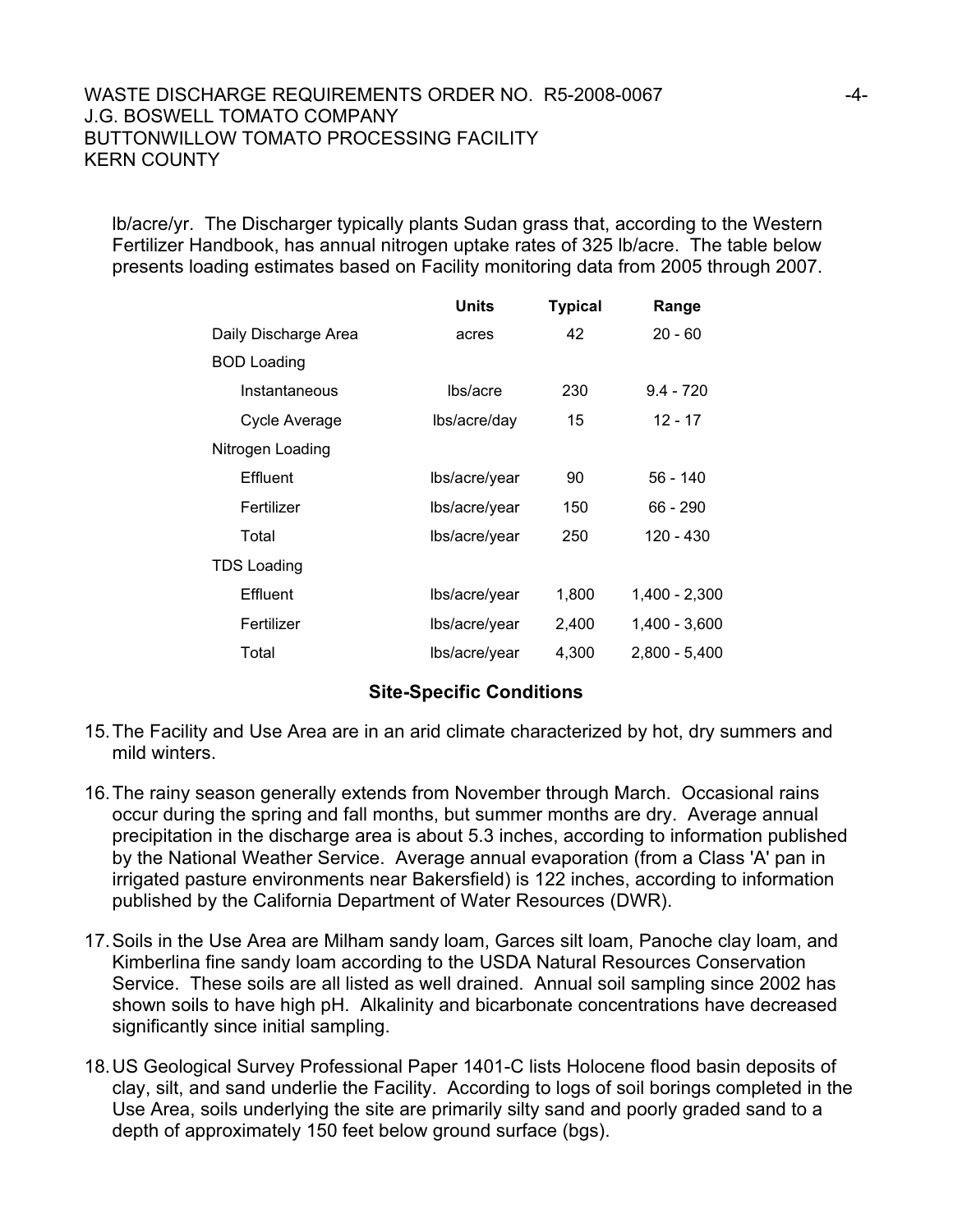- 19. The Facility and Use Area are not within a 100-year floodplain according to Federal Emergency Management Agency (FEMA) maps (Map No. 0600750975B). Ground surface at the Facility is approximately 290 feet in elevation.
- 20. Land use in the vicinity is primarily agricultural with the exception of some urban commercial properties across Interstate 5 from the Facility. According to DWR land use data for Kings County published in 1998, the primary agricultural products within five miles of the Use Area include grain and hay, field crops, and deciduous fruits and nuts. Significant area northeast of the Facility are listed as containing native vegetation.

#### **Groundwater Considerations**

- 21. Regional groundwater is contained generally in two aquifers: the Lower Confined Aquifer and the Upper Unconfined Aquifer. According to the 1981 map *Depth to the Top of Corcoran Clay* from the Department of Water Resources, the two aquifers are separated by a confining layer (Corcoran Clay or E Clay) present beneath the Use Area at about 350 to 400 feet bgs. Driller's logs for onsite wells note a 25-foot thick clay layer at an approximate depth of 290 feet bgs. First-encountered groundwater is approximately 125 feet bgs (165 feet elevation above mean sea level).
- 22. The Discharger has collected groundwater samples on a quarterly basis from three monitoring wells advanced within the Use Area since 2002. The general trend in groundwater quality has been relatively poor quality on the west side of the Facility (MW-1) to relatively good quality on the east side of the Facility (MW-3). The constituent concentration gradients do not coincide with the direction of reported groundwater surface elevation gradient. The following table summarizes groundwater monitoring analytical results from 2005 through 2007.

| <b>Constituent</b>             |              |         | $MW-1$<br>$MW-2$ |         | $MW-3$        |         |                 |
|--------------------------------|--------------|---------|------------------|---------|---------------|---------|-----------------|
|                                | <b>Units</b> | Average | Range            | Average | Range         | Average | Range           |
| Ammonia                        | mg/L         | < 0.1   | < 0.1            | < 1.0   | < 1.0         | < 1.0   | < 1.0           |
| <b>Boron</b>                   | mg/L         | 3.2     | $0.8 - 18$       | 0.3     | $0.15 - 0.9$  | 1.2     | $0.54 - 1.4$    |
| Chloride                       | mg/L         | 350     | $280 - 430$      | 270     | $120 - 440$   | 100     | $60 - 120$      |
| Conductivity                   | umhos/cm     | 2,300   | 2200 - 2500      | 1,600   | $800 - 2500$  | 1,100   | $900 - 1100$    |
| Nitrate as Nitrogen            | mg/L         | 24.6    | $19 - 29$        | 6.9     | $< 1.0 - 22$  | 13.8    | $12 - 15$       |
| Nitrite as Nitrogen            | mg/L         | 0.50    | $< 0.1 - 0.5$    | 0.88    | $< 1.0 - 2.6$ | < 1.0   | $< 1.0 - < 1.0$ |
| <b>Total Kjeldahl Nitrogen</b> | mg/L         | 0.53    | $< 0.1 - 0.66$   | 1.14    | $< 1.0 - 5.4$ | 0.64    | $< 1.0 - 1.8$   |
| pH                             | Std. Units   | 7.6     | $5.1 - 8$        | 7.6     | $6.1 - 8.23$  | 8.0     | $7.97 - 8.1$    |
| Sodium                         | mg/L         | 280     | $19 - 350$       | 190     | $110 - 330$   | 150     | $130 - 160$     |
| <b>Total Dissolved Solids</b>  | mg/L         | 1,600   | 1500 - 1700      | 1,000   | 450 - 1700    | 700     | 590 - 750       |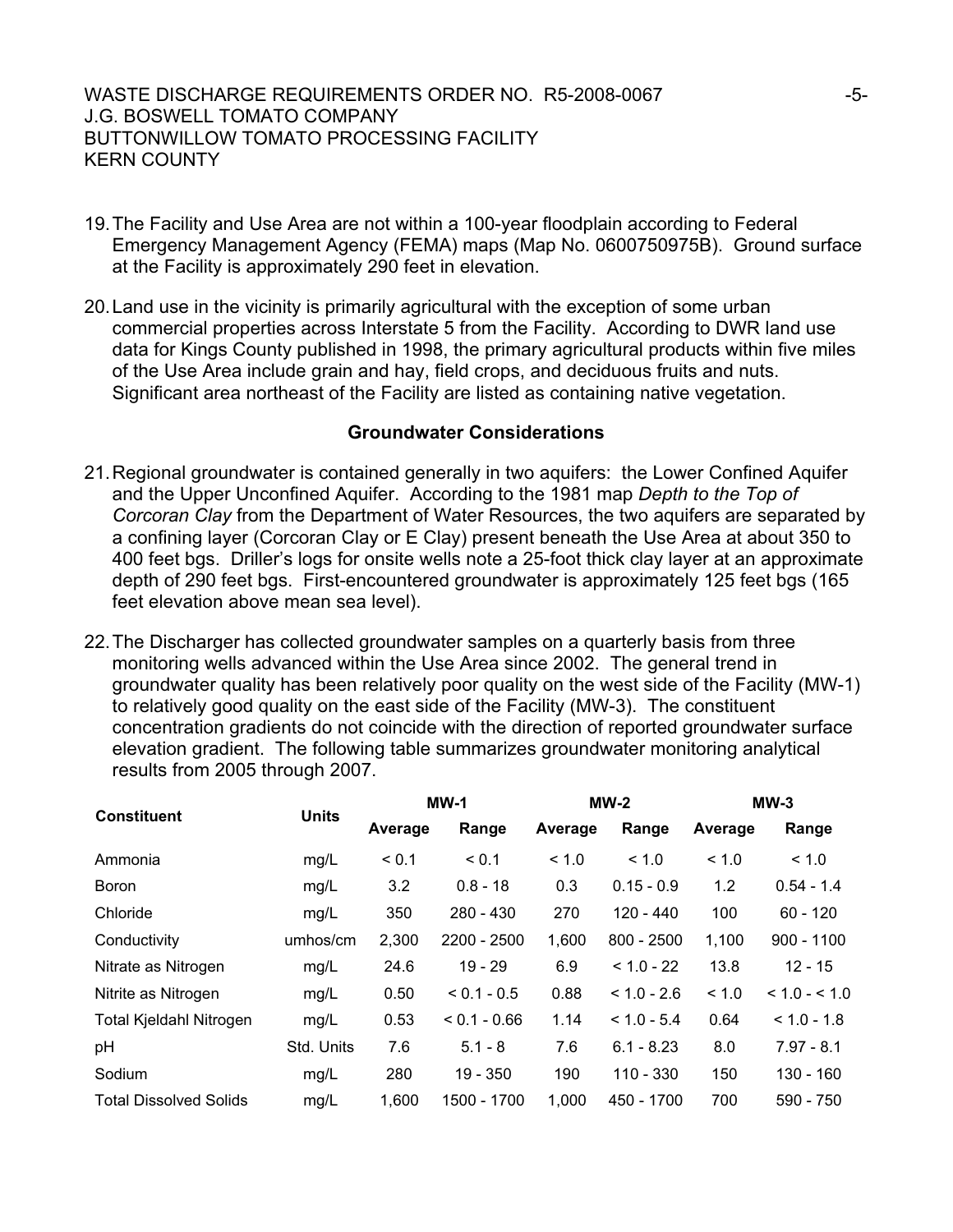## WASTE DISCHARGE REQUIREMENTS ORDER NO. R5-2008-0067 - The SCHARGE REQUIREMENTS ORDER NO. R5-2008-0067 J.G. BOSWELL TOMATO COMPANY BUTTONWILLOW TOMATO PROCESSING FACILITY KERN COUNTY

23. Facility supply water is produced from two onsite wells, called the South Well and North Well. The South Well is screened from approximately 320 feet to 635 feet bgs and the North Well is screened from approximately 215 feet to 245 feet bgs. From 2005 to 2007, the average ratio of flow from the South Well to flow from the North Well was approximately 2:3. The table on the following page presents water quality data from annual monitoring since 2002.

|                               |              | <b>South Well</b> |              |         | <b>North Well</b> |
|-------------------------------|--------------|-------------------|--------------|---------|-------------------|
|                               | <b>Units</b> | Average           | Range        | Average | Range             |
| Ammonia                       | mg/L         | < 1.0             | < 1.0        | < 1.0   | < 1.0             |
| <b>Boron</b>                  | mg/L         | 0.11              | $0.1 - 0.13$ | 0.11    | $0.1 - 0.12$      |
| Chloride                      | mg/L         | 33                | $27 - 36$    | 75      | $69 - 83$         |
| Conductivity                  | umhos/cm     | 290               | $280 - 300$  | 520     | 480 - 580         |
| Nitrate as Nitrogen           | mg/L         | 0.47              | $0.2 - 1$    | 1.6     | $0.45 - 5$        |
| pH                            | Std. Units   | 8.9               | $8.8 - 9.1$  | 8.9     | $8.7 - 9$         |
| Sodium                        | mg/L         | 55                | 54 - 58      | 92      | $88 - 95$         |
| <b>Total Dissolved Solids</b> | mg/L         | 183               | 170 - 190    | 320     | $300 - 340$       |

- 24. The conductivity (EC) of the source water ranges from about 280 to 580 micromhos per centimeter (umhos/cm), with a flow-weighted average of about 430 umhos/cm. The EC of the wastewater ranges from about 300 to 1,200 umhos/cm, with an average of about 600 umhos/cm. At the highest conductivities, the EC of the discharge could exceed the water quality objective from the Basin Plan of source water EC plus 500 umhos/cm.
- 25. From 2000 to 2007, the average EC recorded in the groundwater monitoring wells has declined at a rate of approximately 60 umhos/cm per year.
- 26. Onsite groundwater monitoring has consistently shown a very steep (6 to 7 feet per hundred feet) groundwater gradient to the northwest. Such a steep gradient might be caused by natural conditions, such as regional hydrogeology or extensive pumping, or it could indicate a problem with well design or construction. There is no record on file of an investigation or explanation of why the calculated gradient should be so steep.

## **Basin Plan, Beneficial Uses, and Water Quality Objectives**

27. The *Water Quality Control Plan for the Tulare Lake Basin, 2nd Edition*, (hereafter Basin Plan) designates beneficial uses, establishes numerical and narrative water quality objectives, contains implementation plans and policies for protecting all waters of the Basin, and incorporates by reference plans and policies of the State Water Board. Pursuant to Section 13263(a) of the California Water Code (CWC), these waste discharge requirements implement the Basin Plan.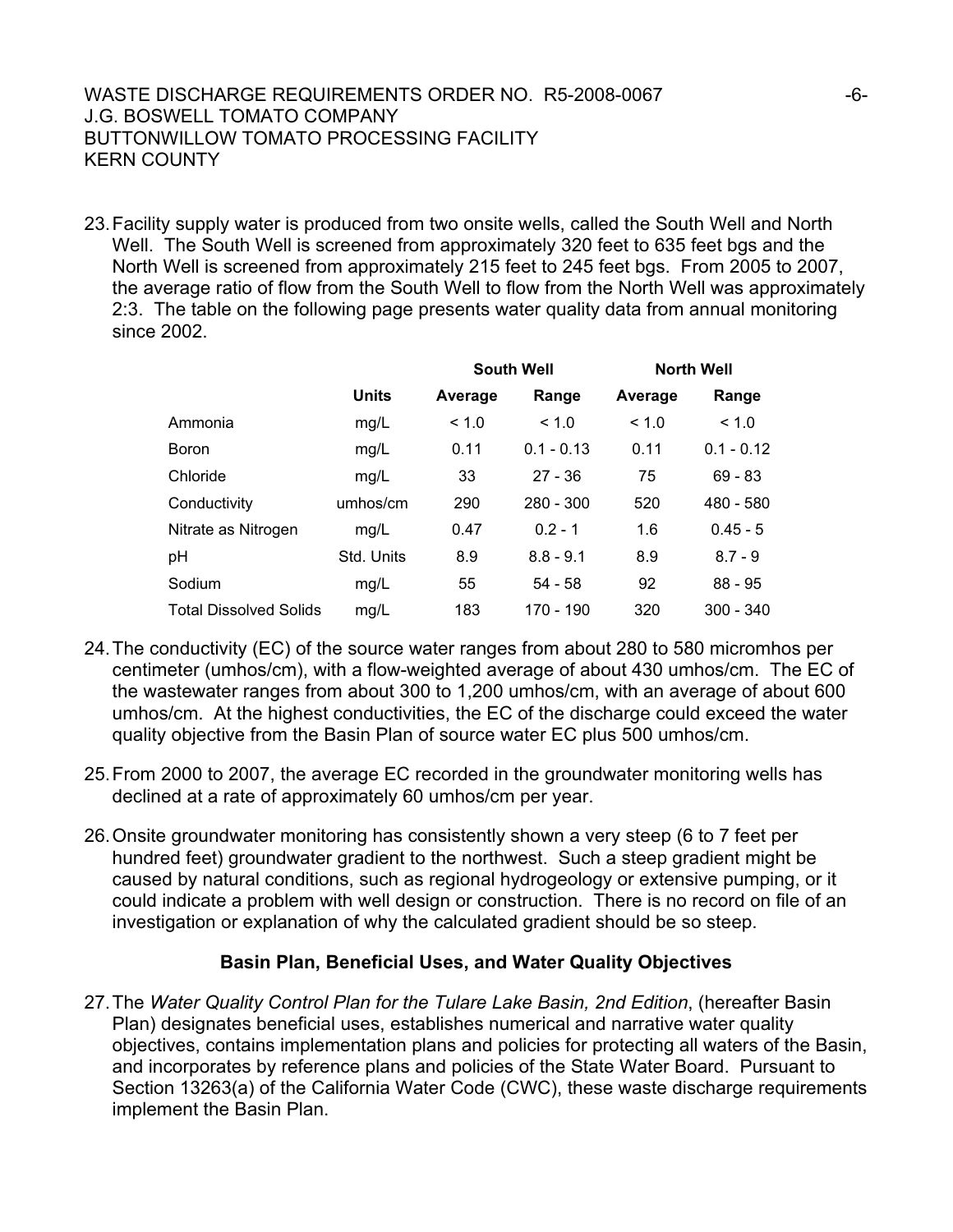#### WASTE DISCHARGE REQUIREMENTS ORDER NO. R5-2008-0067  $-7$ -J.G. BOSWELL TOMATO COMPANY BUTTONWILLOW TOMATO PROCESSING FACILITY KERN COUNTY

- 28. Water in the Tulare Lake Basin is in short supply, requiring importation of surface water from other parts of the State. The Basin Plan encourages recycling on irrigated crops wherever feasible and indicates that evaporation of reclaimable wastewater will not be an acceptable permanent disposal method where opportunity exists to replace an existing use or proposed use of fresh water with reclaimed water.
- 29. The Facility and Use Area are in Detailed Analysis Unit (DAU) No. 254 within the Kern County Basin hydrologic unit. The Basin Plan designates the beneficial uses of groundwater in this DAU as municipal and domestic supply, agricultural supply, industrial service and industrial process supply, water contact and non-contact water recreation supply, and wildlife habitat supply.
- 30. The Basin Plan includes a water quality objective for chemical constituents that requires waters designated as domestic or municipal supply to meet the MCLs specified in Title 22. The Basin Plan's incorporation of these provisions by reference is prospective, and includes future changes to the incorporated provisions as the changes take effect. The Basin Plan recognizes that the Regional Water Board may apply limits more stringent than MCLs to ensure that waters do not contain chemical constituents in concentrations that adversely affect beneficial uses.
- 31. The Basin Plan establishes narrative water quality objectives for Chemical Constituents, Tastes and Odors, and Toxicity. The Toxicity objective, in summary, requires that groundwater be maintained free of toxic substances in concentrations that produce detrimental physiological responses in human, plant, animal, or aquatic life associated with designated beneficial uses. Quantifying a narrative water quality objective requires a site-specific evaluation of those constituents that have the potential to impact water quality and beneficial uses.
- 32. The Basin Plan identifies the greatest long-term problem facing the entire Tulare Lake Basin as the increase in salinity in groundwater, which has accelerated due to the intensive use of soil and water resources by irrigated agriculture. The Basin Plan recognizes that degradation is unavoidable until a valley wide drain is constructed to carry salts out of the basin. Until the drain is available, the Basin Plan establishes several salt management requirements, including:
	- a. The incremental increase in salts from use and treatment must be controlled to the extent possible. The maximum EC shall not exceed the EC of the source water plus 500 umhos/cm. When the source water is from more than one source, the EC shall be a weighted average of all sources.
	- b. Discharges to areas that may recharge good quality groundwaters shall not exceed an EC of 1,000 umhos/cm, a chloride content of 175 mg/L, or a boron content of 1.0 mg/L.

These effluent limits are considered best practicable treatment or control (BPTC).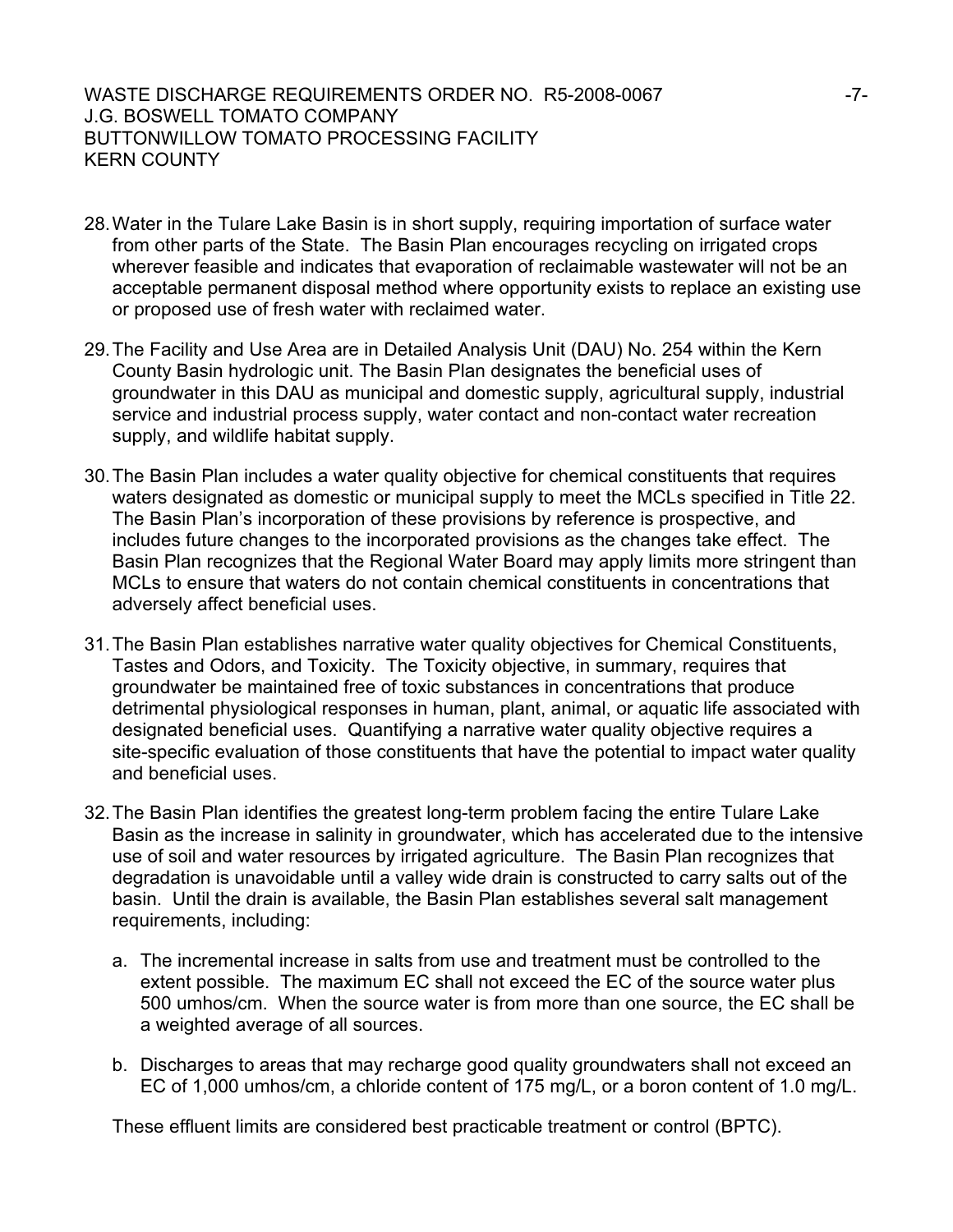#### WASTE DISCHARGE REQUIREMENTS ORDER NO. R5-2008-0067 -8-J.G. BOSWELL TOMATO COMPANY BUTTONWILLOW TOMATO PROCESSING FACILITY KERN COUNTY

- 33. Title 22 in Table 64449 B establishes recommended, upper, and short-term ranges for EC, TDS, chloride, and sulfate. The recommended and upper ranges are 900 and 1,600 umhos/cm for EC, 500 and 1,000 mg/L for TDS, and 250 and 500 mg/L for chloride and sulfate, respectively.
- 34. The lists of crops in Finding 20 is not intended as a definitive inventory of crops that are or could be grown in the area affected by the discharge, but are representative.

## **Antidegradation**

- 35. State Water Resources Control Board Resolution No. 68-16 ("Policy with Respect to Maintaining High Quality Waters of the State") (hereafter Resolution 68-16) prohibits degradation of groundwater unless it has been shown that:
	- a. The degradation is consistent with the maximum benefit to the people of the State;
	- b. The degradation will not unreasonably affect present and anticipated future beneficial uses;
	- c. The degradation does not result in water quality less than that prescribed in state and regional policies, including violation of one or more water quality objectives; and
	- d. The discharger employs BPTC to minimize degradation.
- 36. In general, first encountered groundwater exceeds Water Quality Objectives for EC and TDS. For most constituents, including chloride, sodium, EC, and TDS, concentrations in background groundwater (Finding 22) are elevated compared to the effluent (Finding 10). The concentration of total nitrogen in the effluent is less than in the upgradient monitoring well and nitrogen is applied at well below the agronomic rate for the crops grown. The discharge of tomato processing wastewater from the Facility is not expected to degrade the beneficial uses of groundwater beneath the Use Area because the wastewater is typically of higher quality than first encountered groundwater.

## **Treatment and Control Practices**

- 37. The proposed discharge described in Findings 11 through 14, provides treatment and control of the discharge that incorporates:
	- a. Removal of solids at the Facility before discharge to the Use Area. Screened solids will be hauled offsite and used as cattle feed;
	- b. Application of wastewater lower than plant uptake rates for nitrogen and low organic loading;
	- c. Application of wastewater at rates that will not allow wastewater to stand for more than 48 hours;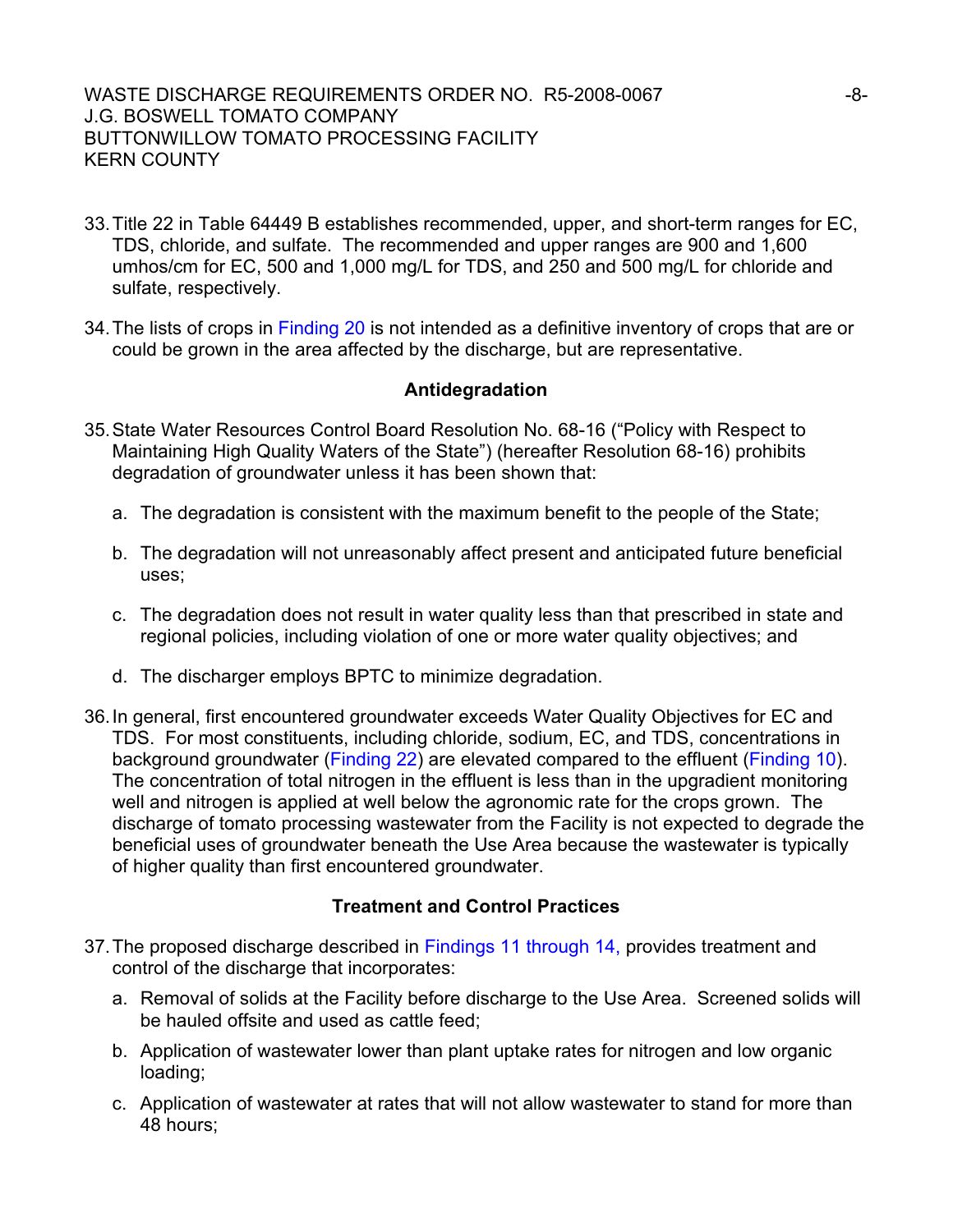- d. Blending of wastewater with freshwater to meet the agronomic requirements for crop growth; and
- 38. This Order establishes groundwater limitations for the Facility that will not unreasonably threaten present and anticipated beneficial uses or result in groundwater quality that exceeds water quality objectives set forth in the Basin Plan.
- 39. According to Pollution Abatement in the Fruit and Vegetable Industry, published by the United States Environmental Protection Agency (US EPA Publication No. 625/3-77-0007) (hereafter Pollution Abatement), in applying food-processing wastewater to land for biological treatment, the loading rates for biochemical oxygen demand (BOD) shall not exceed 100 pounds per acre per day.

## **Water Recycling Criteria**

- 40. State Water Board Resolution No. 77-1, Policy with Respect to Water Recycling in California, encourages recycling projects that replace or supplement the use of fresh water, and the Water Recycling Law (California Water Code Section 13500-13529.4) declares that utilization of recycled water is of primary interest to the people of the State in meeting future water needs.
- 41. The Basin Plan encourages recycling on irrigated crops wherever feasible and indicates that evaporation of recyclable wastewater is not an acceptable permanent disposal method where the opportunity exists to replace an existing use or proposed use of fresh water with recycled water.

## **Designated Waste and Title 27**

- 42. CWC Section 13173 defines designated waste as either:
	- a. Hazardous waste that has been granted a variance from hazardous waste management requirements pursuant to Section 25143 of the Health and Safety Code.
	- b. Non-hazardous waste that consists of, or contains, pollutants that, under ambient environmental conditions as a waste management unit, could be released in concentrations exceeding applicable water quality objectives or could reasonably be expected to affect beneficial uses of the waters of the state contained in the appropriate state water quality control plan.
- 43. Release of designated waste is subject to full containment pursuant to the requirements of Title 27, CCR, Section 20005 et seq. (hereafter "Title 27"). Title 27 Section 20090(b) exempts discharges of designated waste to land from Title 27 containment standards provided the following conditions are met: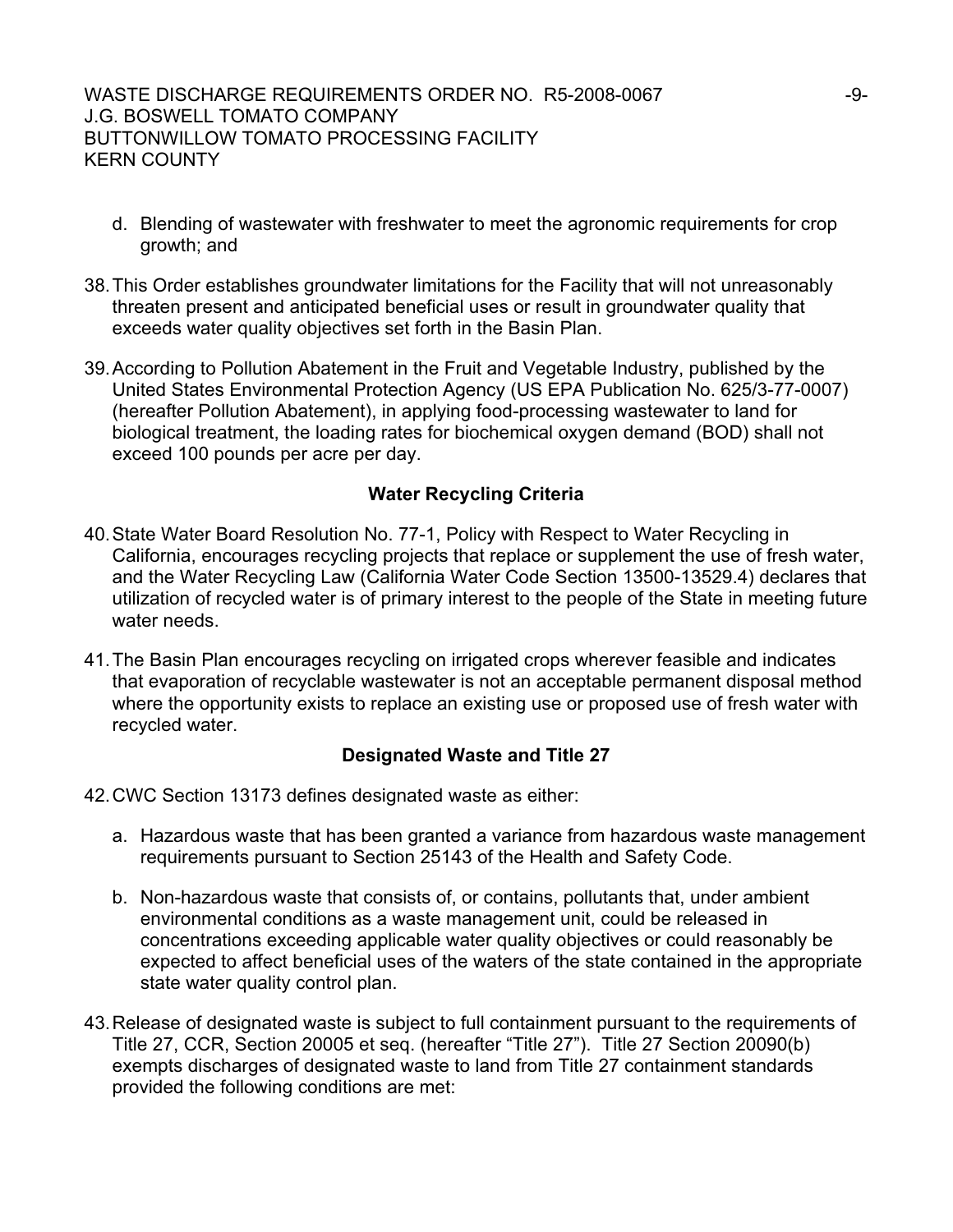- a. The applicable regional water board has issued waste discharge requirements, or waived such issuance;
- b. The discharge is in compliance with the applicable basin plan; and
- c. The waste is not hazardous waste and need not be managed according to Title 22, CCR, Division 4.5, Chapter 11, as a hazardous waste.

#### **CEQA**

- 44. On 15 March 2000, the Kern County Planning Commission approved the Initial Study and adopted Negative Declaration EA LO 1-00 for Lot Line Adjustment No. 137-99 and Zone Variance No. 21, Map No. 99 for the construction of the Buttonwillow Tomato Processing Facility and the discharge/recycling of wastewater to an approximately 458-acre disposal area. Regional Water Board Staff reviewed and commented on the Negative Declaration.
- 45. This Order implements measures necessary to mitigate any adverse impacts to groundwater from operation of the Facility to less than significant levels, including:
	- a. Effluent Limitation B.1, which restricts average daily flow to 4.8 mgd;
	- b. Discharge Specification C.3, which stipulates the wastewater constituent loading cannot exceed reasonable agronomic uptake rates; and
	- c. Discharge Specification C.4, which stipulates waste constituents cannot be released or discharged in a concentration or mass that causes violation of the Order's groundwater limitations.

## **General Findings**

- 46. Pursuant to CWC Section 13263(g), discharge is a privilege, not a right, and adoption of this Order does not create a vested right to continue the discharge.
- 47. The Regional Water Board will review this Order periodically and will revise requirements when necessary.
- 48. California Water Code Section 13267(b) states that: "In conducting an investigation specified in subdivision (a), the Regional Water Board may require that any person who has discharged, discharges, or is suspected of having discharged or discharging, or who proposes to discharge waste within its region, or any citizen or domiciliary, or political agency or entity of this state who has discharged, discharges, or is suspected of having discharged or discharging, or who proposes to discharge, waste outside of its region that could affect the quality of waters within its region shall furnish, under penalty of perjury, technical or monitoring program reports which the Regional Water Board requires. The burden, including costs, of these reports shall bear a reasonable relationship to the need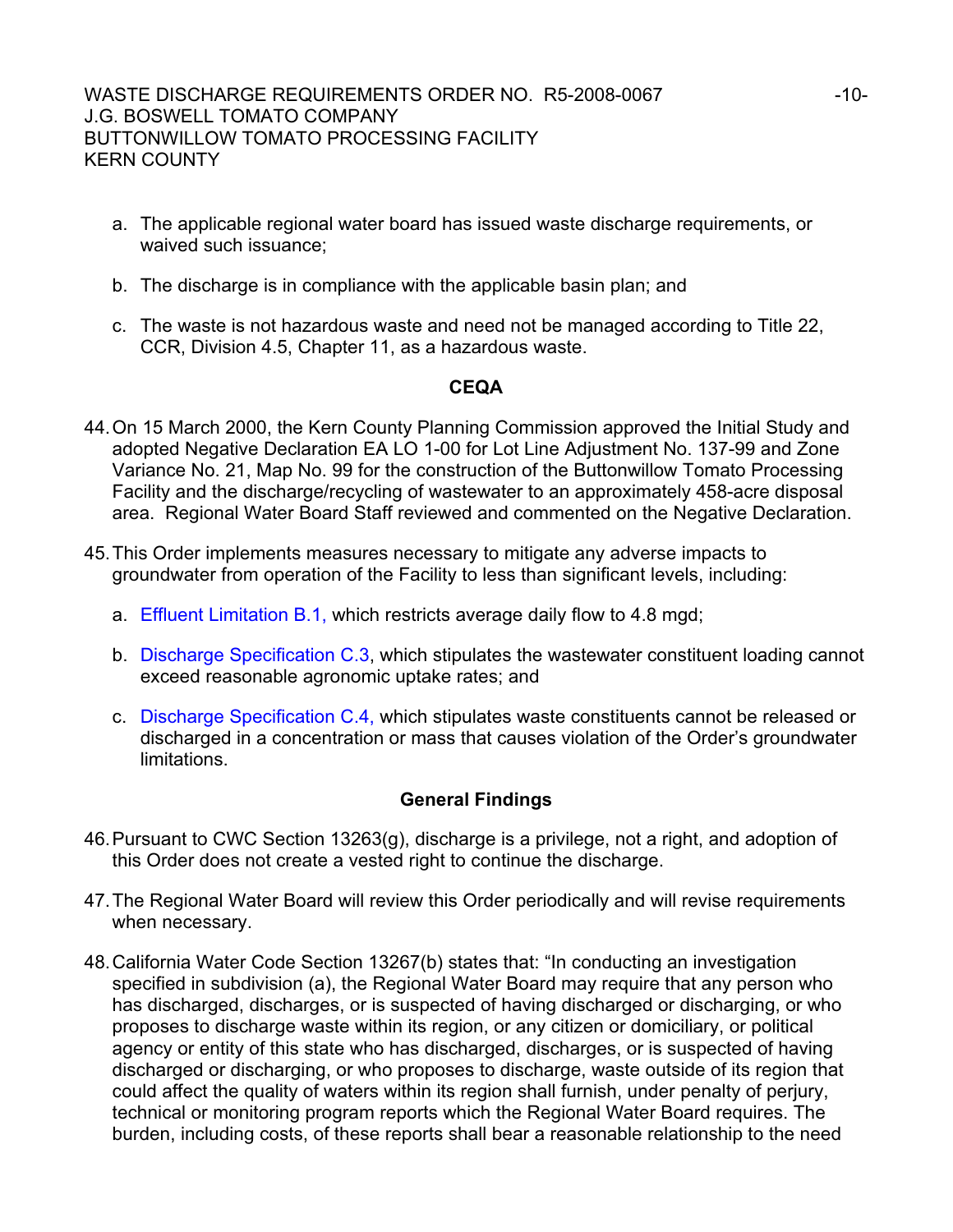#### WASTE DISCHARGE REQUIREMENTS ORDER NO. R5-2008-0067 -11-J.G. BOSWELL TOMATO COMPANY BUTTONWILLOW TOMATO PROCESSING FACILITY KERN COUNTY

for the report and the benefits to be obtained from the reports. In requiring those reports, the Regional Water Board shall provide the person with a written explanation with regard to the need for the reports, and shall identify the evidence that supports requiring that person to provide the reports."

- 49. The technical reports required by this Order and the attached Monitoring and Reporting Program No. R5-2008-0067are necessary to assure compliance with these waste discharge requirements. The Discharger operates the Facility that discharges the waste subject to this Order.
- 50. The California Department of Water Resources set standards for the construction and destruction of groundwater wells, as described in California Well Standards Bulletin 74-90 (June 1991) and Water Well Standards: State of California Bulletin 94-81 (December 1981). These standards, and any more stringent standards adopted by the State or county pursuant to California Water Code Section 13801, apply to all monitoring wells.

## **Public Notice**

- 51. All the above and the supplemental information and details in the attached Information Sheet, which is incorporated by reference herein, were considered in establishing the following conditions of discharge.
- 52. The Discharger and interested agencies and persons have been notified of the intent to prescribe waste discharge requirements for this discharge, and they have been provided an opportunity for a public hearing and an opportunity to submit their written views and recommendations.
- 53. All comments pertaining to the discharge were heard and considered in a public meeting.

**IT IS HEREBY ORDERED** that, pursuant to Sections 13263 and 13267 of the CWC, J.G. Boswell Tomato Company, LLC and its agents, successors, and assigns, in order to meet the provisions contained in Division 7 of the California Water Code and regulations adopted thereunder, shall comply with the following:

## **A. Prohibitions**

- 1. Discharge of wastes to surface waters or surface water drainage courses is prohibited.
- 2. Bypass or overflow of untreated wastes, except as allowed by Provision E.2 of Standard Provisions and Reporting Requirements, is prohibited.
- 3. Discharge of waste classified as 'hazardous', as defined in Section 2521(a) of Title 23, California Code of Regulations, Section 2510 et seq., is prohibited. Discharge of waste classified as 'designated,' as defined in California Water Code Section 13173, in a manner that causes violation of groundwater limitations, is prohibited.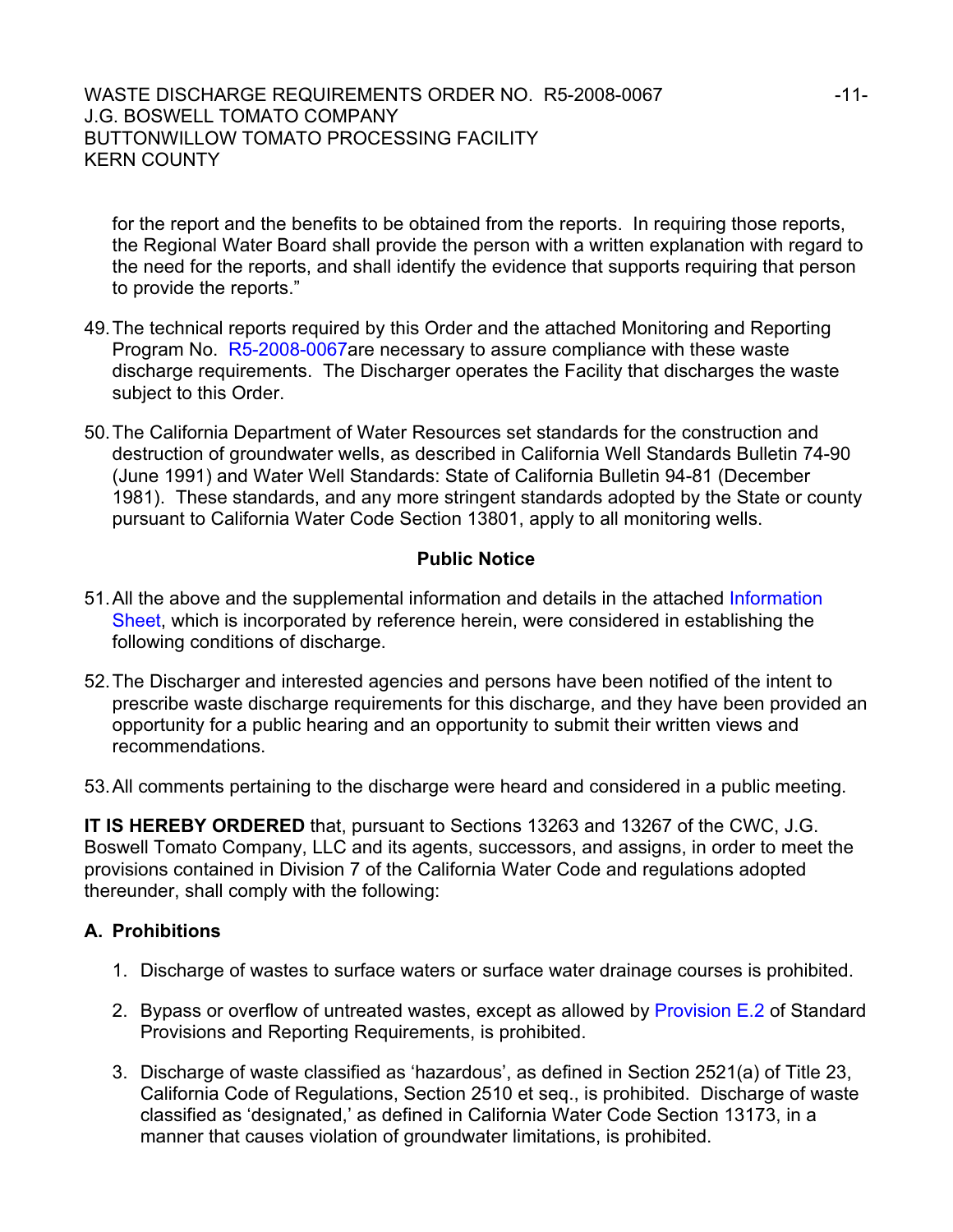4. Application of treated wastewater in a manner or location other than that described herein is prohibited.

# **B. Effluent Limitations**

- 1. The monthly average discharge flow shall not exceed 4.8 mgd.
- 2. Average BOD loading to the Use Area shall not exceed 100 lbs/acre/day, both longterm and over the course of any discharge cycle (i.e., the time between successive applications).
- 3. The seasonal flow-weighted average EC of the discharge shall not exceed the flow weighted average EC of the source water plus 500 umhos/cm, or a maximum of 1000 umhos/cm, whichever is less.
- 4. The annual average chloride concentration of the discharge shall not exceed 150 mg/L.

# **C. Discharge Specifications**

- 1. All conveyance, treatment, storage, and disposal units shall be designed, constructed, operated, and maintained to prevent inundation or washout due to floods with a 100-year return frequency.
- 2. Objectionable odors shall not be perceivable beyond the limits of the Use Area property at an intensity that creates or threatens to create nuisance conditions.
- 3. Application of waste constituents to the designated Use Area shall be at reasonable agronomic rates to preclude creation of a nuisance or degradation of groundwater, considering the crop, soil, climate, and irrigation management system. The annual nutritive loading of the designated Use Area, including the nutritive value of organic and chemical fertilizers and of the wastewater shall not exceed the annual crop demand.
- 4. No waste constituent shall be released or discharged, or placed where it will be released or discharged, in a concentration or in a mass that causes violation of groundwater limitations.

## **D. Use Area Specifications**

- 1. The perimeter of the Use Area shall be graded to prevent ponding along public roads or other public areas and prevent runoff onto adjacent properties not owned or controlled by the Discharger.
- 2. No physical connection shall exist between tomato processing wastewater and any domestic water supply or domestic well, or between wastewater piping and any irrigation well that does not have an air gap or reduce pressure principle device.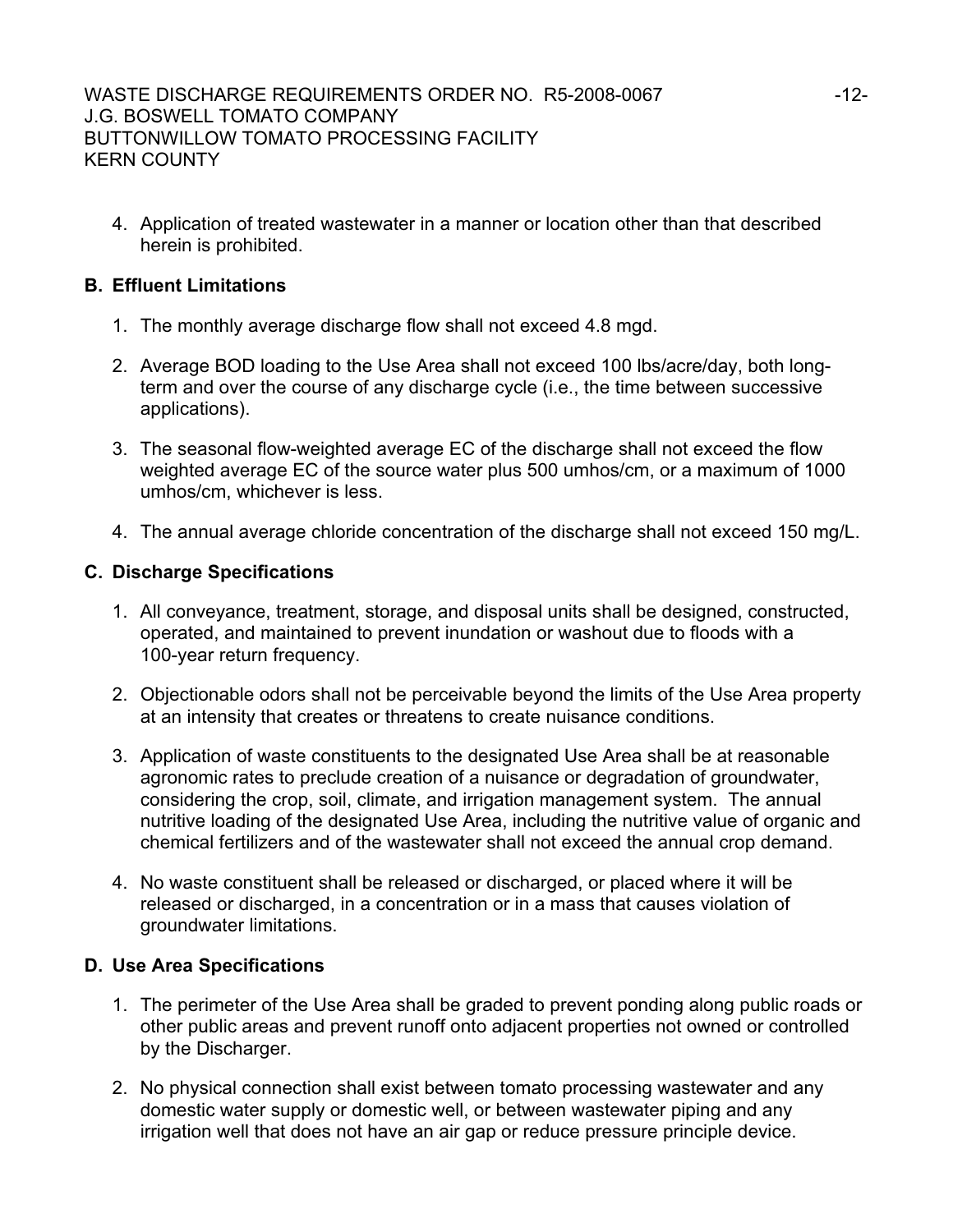- 3. The Use Area shall be managed to prevent breeding of mosquitoes. More specifically:
	- a. All applied irrigation water must infiltrate completely within a 48-hour period;
	- b. Ditches not serving as wildlife habitat should be maintained free of emergent, marginal, and floating vegetation; and
	- c. Low-pressure and unpressurized pipelines and ditches accessible to mosquitoes shall not be used to store recycled water.

## **E. Solids Specifications**

- 1. Any handling and storage of solids and sludge at the Facility or in the Use Area shall be temporary, and controlled and contained in a manner that minimizes leachate formation and precludes infiltration of waste constituents into soils in a mass or concentration that will violate groundwater limitations of this Order.
- 2. Collected screenings, sludge, and other solids removed from the liquid waste shall be disposed of in a manner approved by the Executive Officer and consistent with Title 27. Removal for further treatment, disposal, or reuse at sites (i.e., landfill, composting sites, soil amendment sites) operated in accordance with valid waste discharge requirements issued by a regional water quality control board will satisfy this specification.
- 3. Any proposed change in solids use or disposal practice shall be reported to the Executive Officer at least 90 days in advance of the change.

## **F. Groundwater Limitations**

- 1. Release of waste constituents from any treatment or storage component associated with the Facility shall not cause or contribute to groundwater:
	- a. Containing constituent concentrations in excess of the concentrations specified below or natural background quality, whichever is greater.
		- (i) Nitrate as nitrogen of 10 mg/L;
		- (iii) For constituents identified in Title 22, the MCLs quantified therein.
	- b. Containing taste or odor-producing constituents, or toxic substances, or any other constituents, in concentrations that cause nuisance or adversely affect beneficial uses.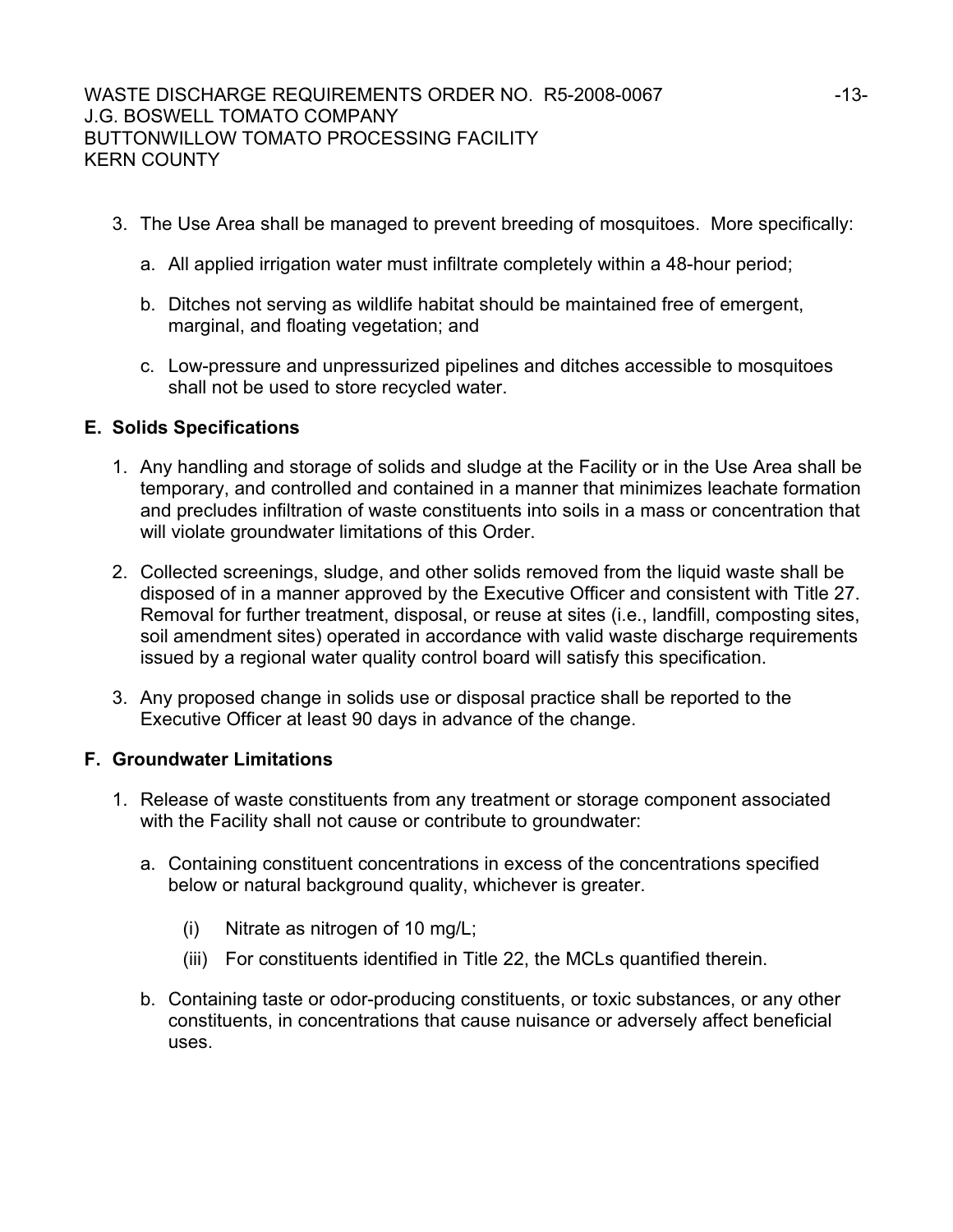# **G. Provisions**

- 1. The Discharger shall comply with the Standard Provisions and Reporting Requirements for Waste Discharge Requirements, dated 1 March 1991, which are part of this Order. This attachment and its individual paragraphs are referred to as Standard Provisions(s).
- 2. The Discharger shall comply with Monitoring and Reporting Program (MRP) No. R5-2008-0067, which is part of this Order, and any revisions thereto as adopted by the Regional Water Board or approved by the Executive Officer. The submittal date shall be no later than the submittal date specified in the Monitoring and Reporting Program for Discharger self-monitoring reports.
- 3. The Discharger shall keep at the Facility a copy of this Order, including its MRP, Information Sheet, attachments, and Standard Provisions, for reference by operating personnel. Key operating personnel shall be familiar with its contents.
- 4. The Discharger must at all times properly operate and maintain all facilities and systems of treatment and control (and related appurtenances) that are installed or used by the Discharger to achieve compliance with the conditions of this Order. Proper operation and maintenance also include adequate laboratory controls and appropriate quality assurance procedures. This Provision requires the operation of back-up or auxiliary facilities or similar systems that are installed by the Discharger only when the operation is necessary to achieve compliance with the conditions of the Order.
- 5. All technical reports and work plans required herein that involve planning, investigation, evaluation, or design, or other work requiring interpretation and proper application of engineering or geologic sciences, shall be prepared by or under the direction of persons registered to practice in California pursuant to California Business and Professions Code sections 6735, 7835, and 7835.1. To demonstrate compliance with sections 415 and 3065 of Title 16, CCR, all technical reports must contain a statement of the qualifications of the responsible registered professional(s). As required by these laws, completed technical reports and work plans must bear the signature(s) and seal(s) of the registered professional(s) in a manner such that all work can be clearly attributed to the professional responsible for the work.
- 6. The Discharger must comply with all conditions of this Order, including timely submittal of technical and monitoring reports as directed by the Executive Officer. Accordingly, the Discharger shall submit to the Regional Water Board on or before each report due date the specified document or, if an action is specified, a written report detailing evidence of compliance with the date and task. If noncompliance is being reported, the reasons for such noncompliance shall be stated, plus an estimate of the date when the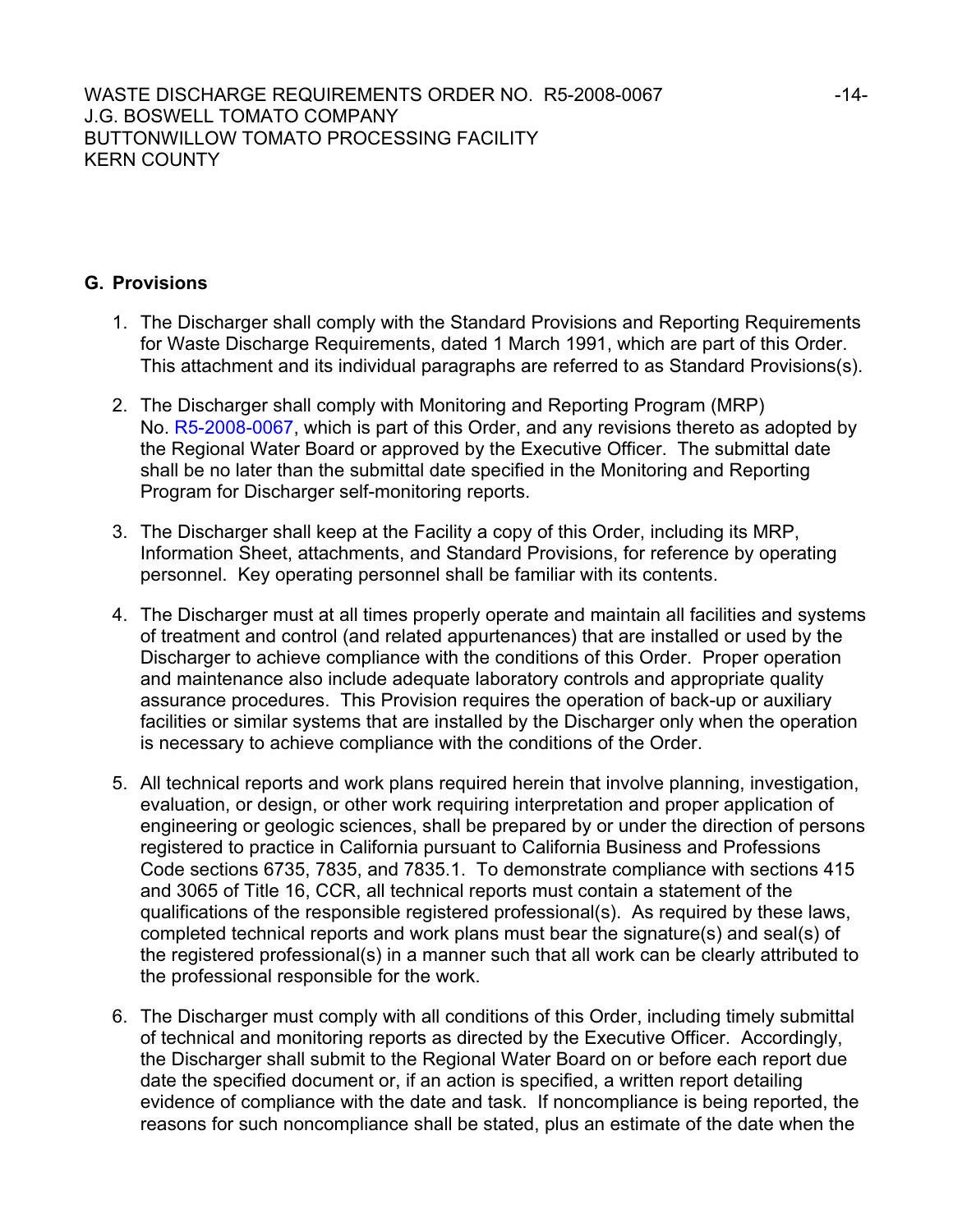Discharger will be in compliance. The Discharger shall notify the Regional Water Board by letter when it returns to compliance with the time schedule. Violations may result in enforcement action, including Regional Water Board or court orders requiring corrective action or imposing civil monetary liability, or in revision or rescission of this Order.

- 7. In the event of any change in control or ownership of land or waste treatment and storage facilities presently owned or controlled by the Discharger, the Discharger shall notify the succeeding owner or operator of the existence of this Order by letter, a copy of which shall be immediately forwarded to the appropriate Regional Water Board office.
- 8. To assume operation under this Order, the succeeding owner or operator must apply in writing to the Executive Officer requesting transfer of the Order. The request must contain the requesting entity's full legal name, the state of incorporation if a corporation, the address and telephone number of the persons responsible for contact with the Regional Water Board and a statement. The statement shall comply with the signatory paragraph of Standard Provision B.3 and state that the new owner or operator assumes full responsibility for compliance with this Order. Failure to submit the request shall be considered a discharge without requirements, a violation of the California Water Code. If approved by the Executive Officer, the transfer request will be submitted to the Regional Water Board for its consideration of transferring the ownership of this Order at one of its regularly scheduled meetings.
- 9. **By 1 July 2008**, the Discharger shall submit a performance demonstration for the main wastewater pond to address the lack of specific design details discussed in Finding 13. At a minimum, the performance demonstration shall include estimates of wastewater infiltration rates and demonstrate that the pond is protective of groundwater quality and that seepage from the ponds shall not contribute to constituents in groundwater exceeding groundwater limitations.
- 10. The pH of the discharge shall not be less than 4.5 or greater than 10 pH units for more than three consecutive 24-hour composite sampling events. In the event that the pH of the discharge is outside of this range for more than three consecutive sampling events, the Discharger shall submit a technical evaluation in its monthly SMRs documenting the pH of the blended discharge to the Use Area, and if necessary demonstrate that the effect of the discharge on soil pH will not exceed the buffering capacity of the soil profile.
- 11.**By 1 November 2008**, the Discharger shall develop and implement a salinity source control plan. The plan shall assess salinity sources and identify potential salt control and reduction measures. The assessment shall, at a minimum, evaluate:
	- **EXT** industrial salt sources, salt loading estimates for identified sources, and potential salinity reduction measures for these sources;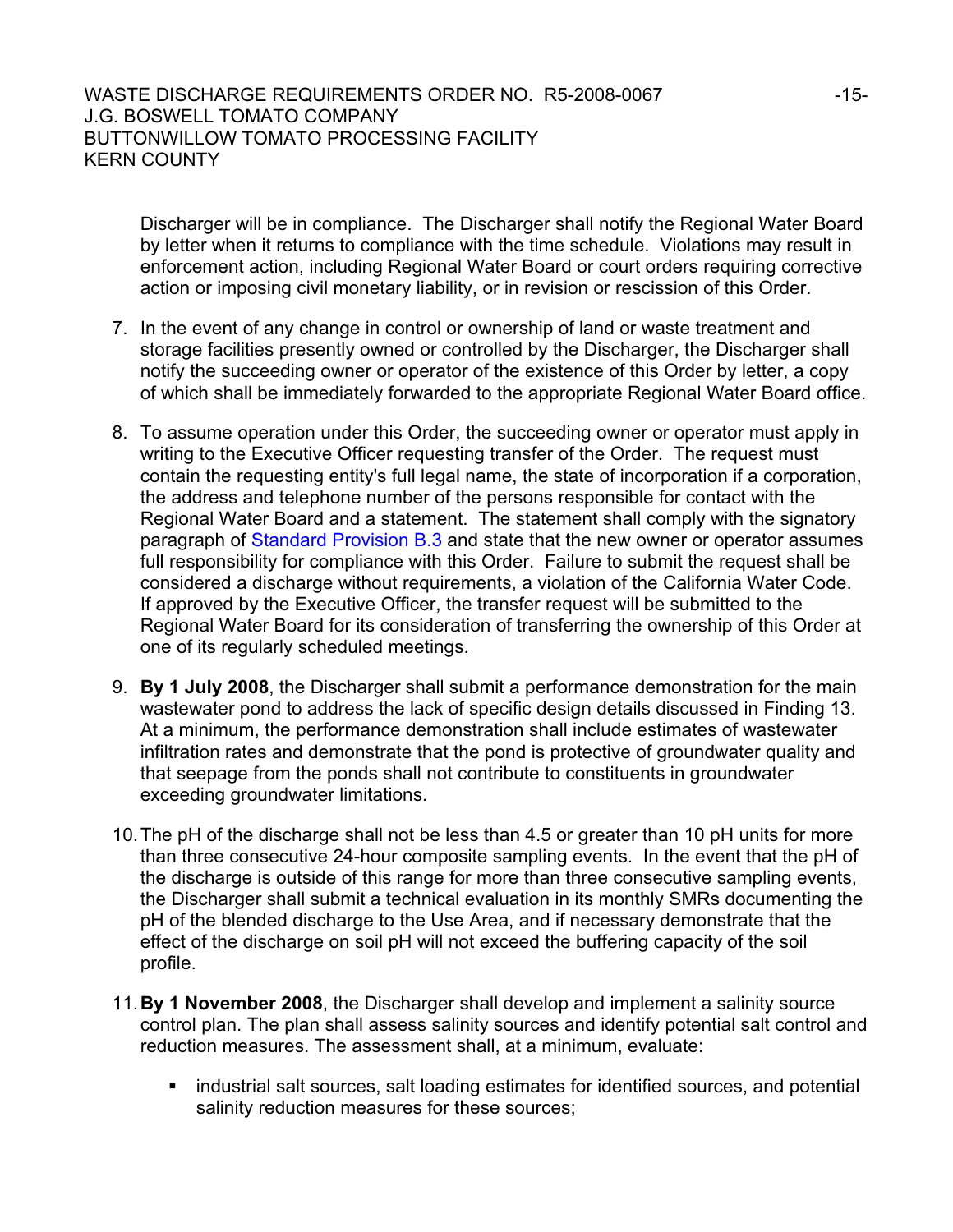in-plant treatment processes and their effect on conductivity.

The plan shall identify salinity control and reduction measures and include a time schedule for their implementation.

12. If the Regional Water Board determines that waste constituents in the discharge have reasonable potential to cause or contribute to an exceedance of an objective for groundwater, this Order may be reopened for consideration of addition or revision of appropriate numerical effluent or groundwater limitations for the problem constituents.

I, PAMELA C. CREEDON, Executive Officer, do hereby certify the foregoing is a full, true, and correct copy of an Order adopted by the California Regional Water Quality Control Board, Central Valley Region, on 25 April 2008.

PAMELA C. CREEDON, Executive Officer

Order Attachments:

Monitoring and Reporting Program

- A Location Map J.G. Boswell Tomato Processing Facility, Buttonwillow
- B. Facility Map J.G. Boswell Tomato Processing Facility, Buttonwillow
- C. Process Flow Diagram J.G. Boswell Tomato Processing Facility

D. Standard Provisions (1 March 1991) (separate attachment to Discharger only) Information Sheet

SJP: 04/25/08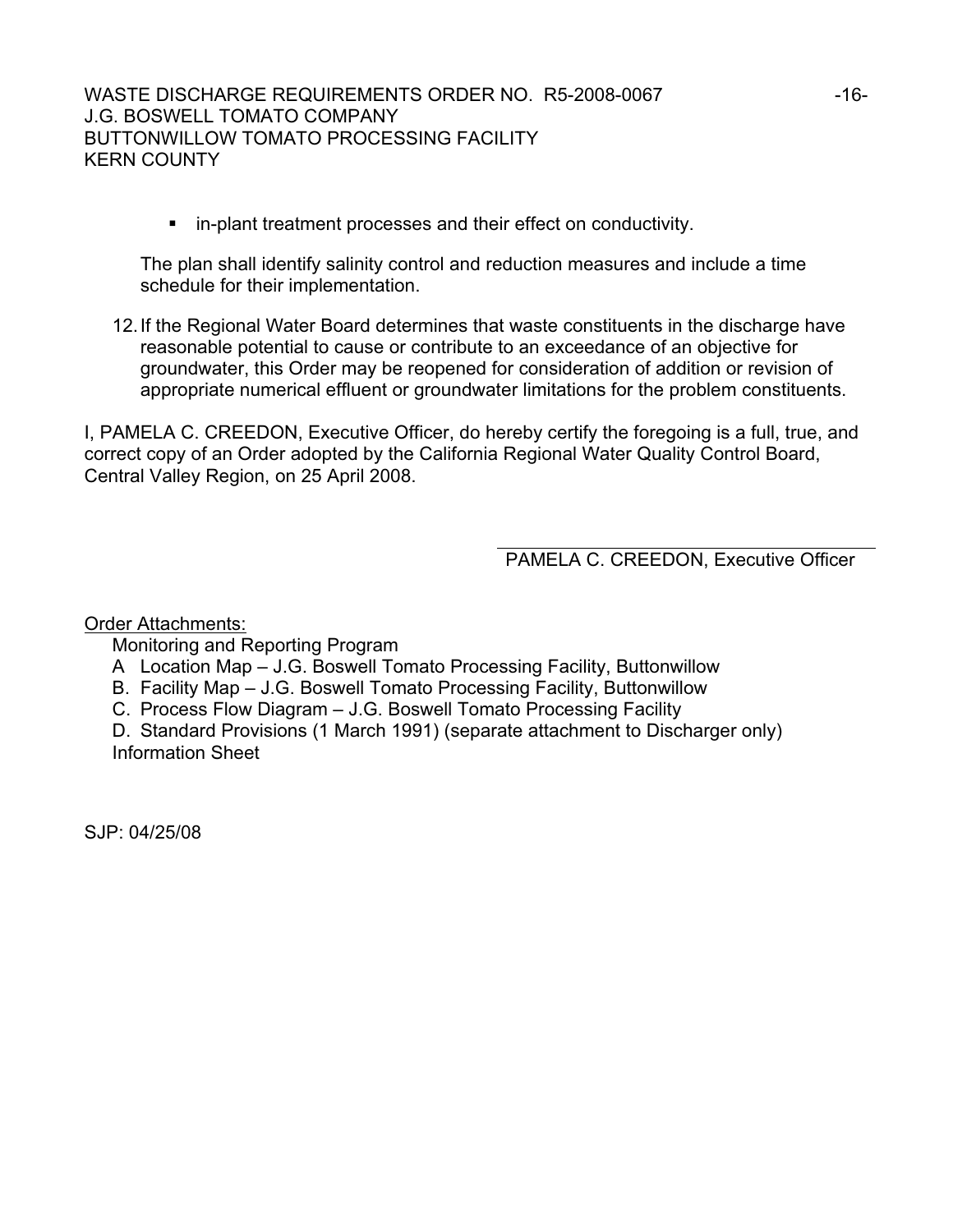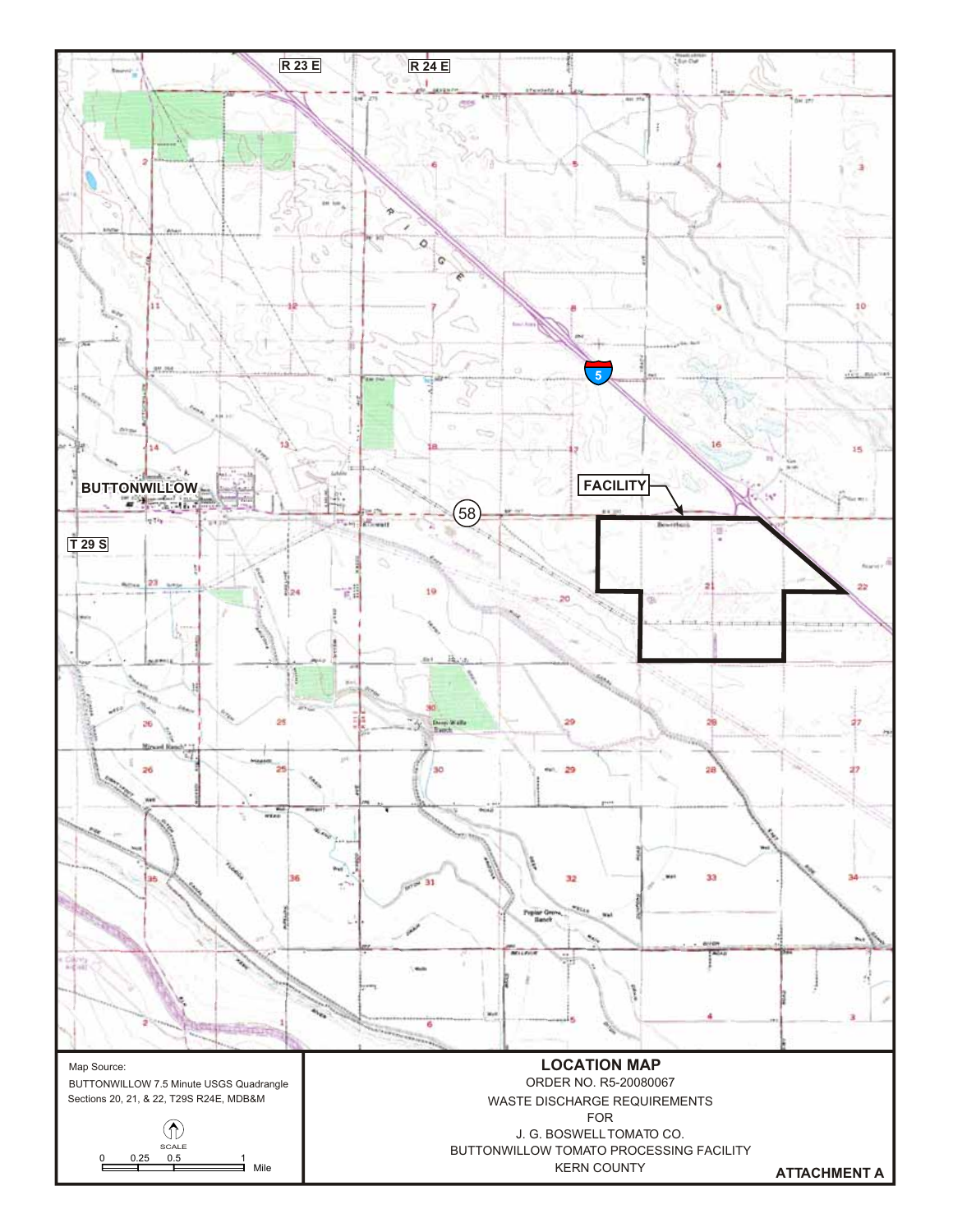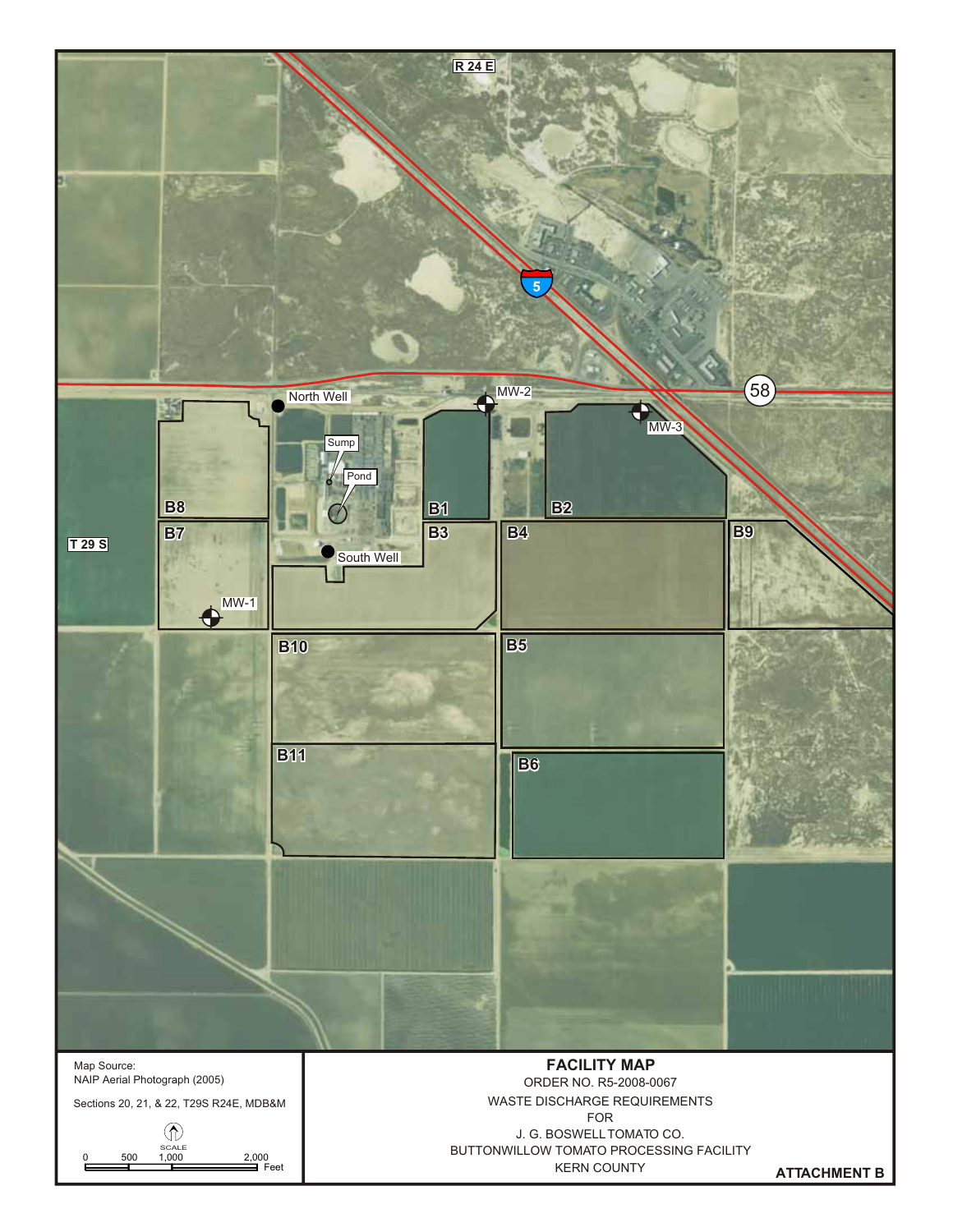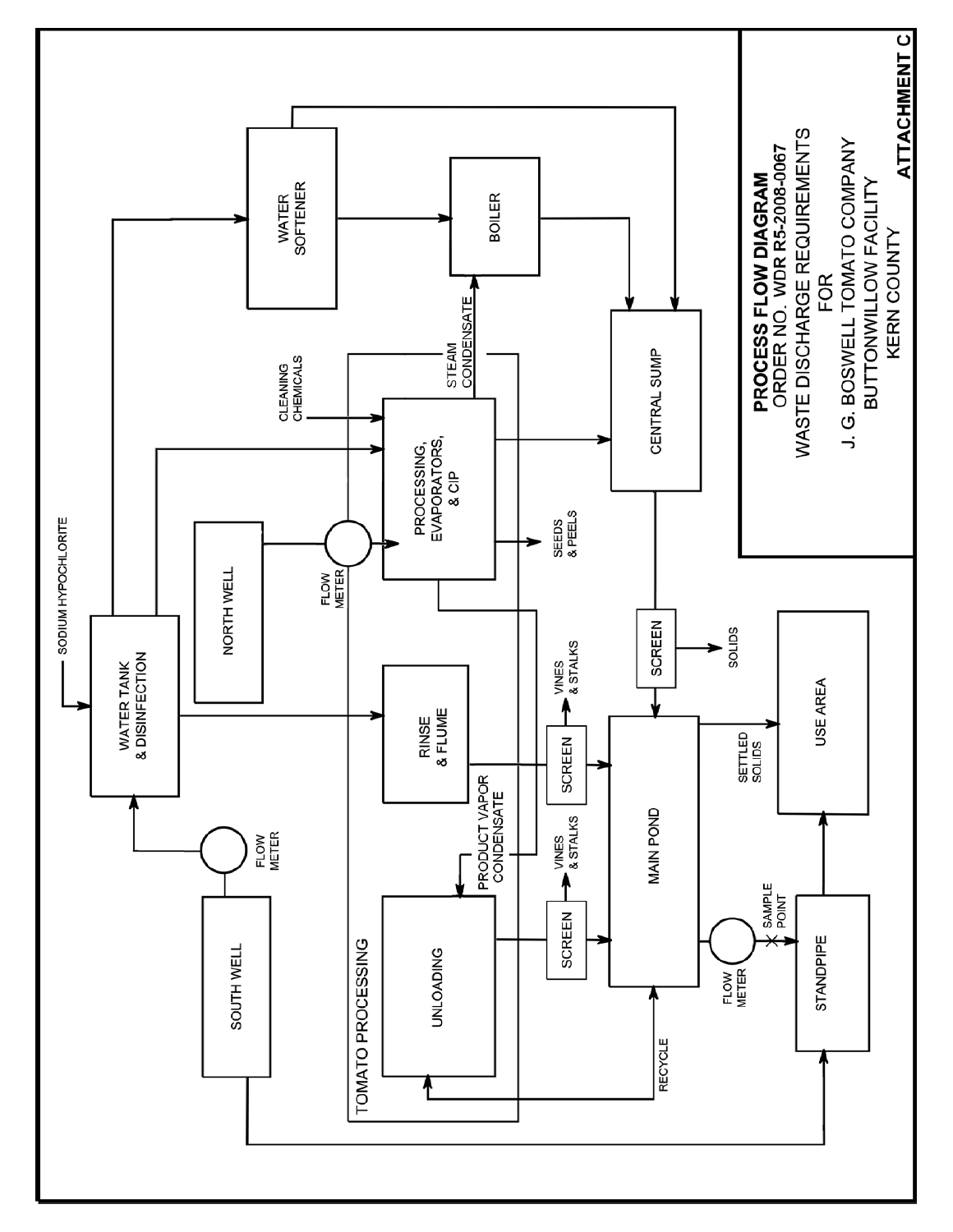# CALIFORNIA REGIONAL WATER QUALITY CONTROL BOARD CENTRAL VALLEY REGION

## MONITORING AND REPORTING PROGRAM NO. R5-2008-0067 FOR J.G. BOSWELL TOMATO COMPANY BUTTONWILLOW TOMATO PROCESSING FACILITY KERN COUNTY

This Monitoring and Reporting Program (MRP) is required pursuant to California Water Code section 13267.

The Discharger shall not implement any changes to this MRP unless and until the Regional Board adopts or the Executive Officer issues a revised MRP. Changes to sample location shall be established with concurrence of Regional Water Board staff, and a description of the revised stations shall be submitted for approval by the Executive Officer. All samples should be representative of the volume and nature of the discharge or matrix of material sampled. The time, date, and location of each sample shall be recorded on the sample chain of custody form. All analyses shall be performed in accordance with Standard Provisions and Reporting Requirements for Waste Discharge Requirements, dated 1 March 1991. The results of analyses performed in accordance with specified test procedures, taken more frequently than required at the locations specified in this MRP, shall be reported to the Regional Water Board and used in determining compliance.

Field test instruments (such as pH) may be used provided that:

- 1. the operator is trained in the proper use of the instrument;
- 2. the instruments are calibrated prior to each use;
- 3. instruments are serviced and/or calibrated by the manufacturer at the recommended frequency; and
- 4. field calibration reports are submitted as described in the "Reporting" section of this MRP.

Each laboratory report shall clearly identify the following:

- 1. analytical method;
- 2. measured value;
- 3. units;
- 4. what constituent a value is reported as;
- 5. method detection limit (MDL);
- 6. reporting limit (RL) (i.e., a practical quantitation limit or PQL);
- 7. documentation of cation/balance for general minerals analysis of supply water and groundwater samples.

All laboratory results shall be reported down to the MDL. Non-detect results shall be reported as less than the MDL (<MDL). Results above the MDL, but below the concentration of the lowest calibration standard for multipoint calibration methods or below the reporting limit for other methods, shall be flagged as estimated.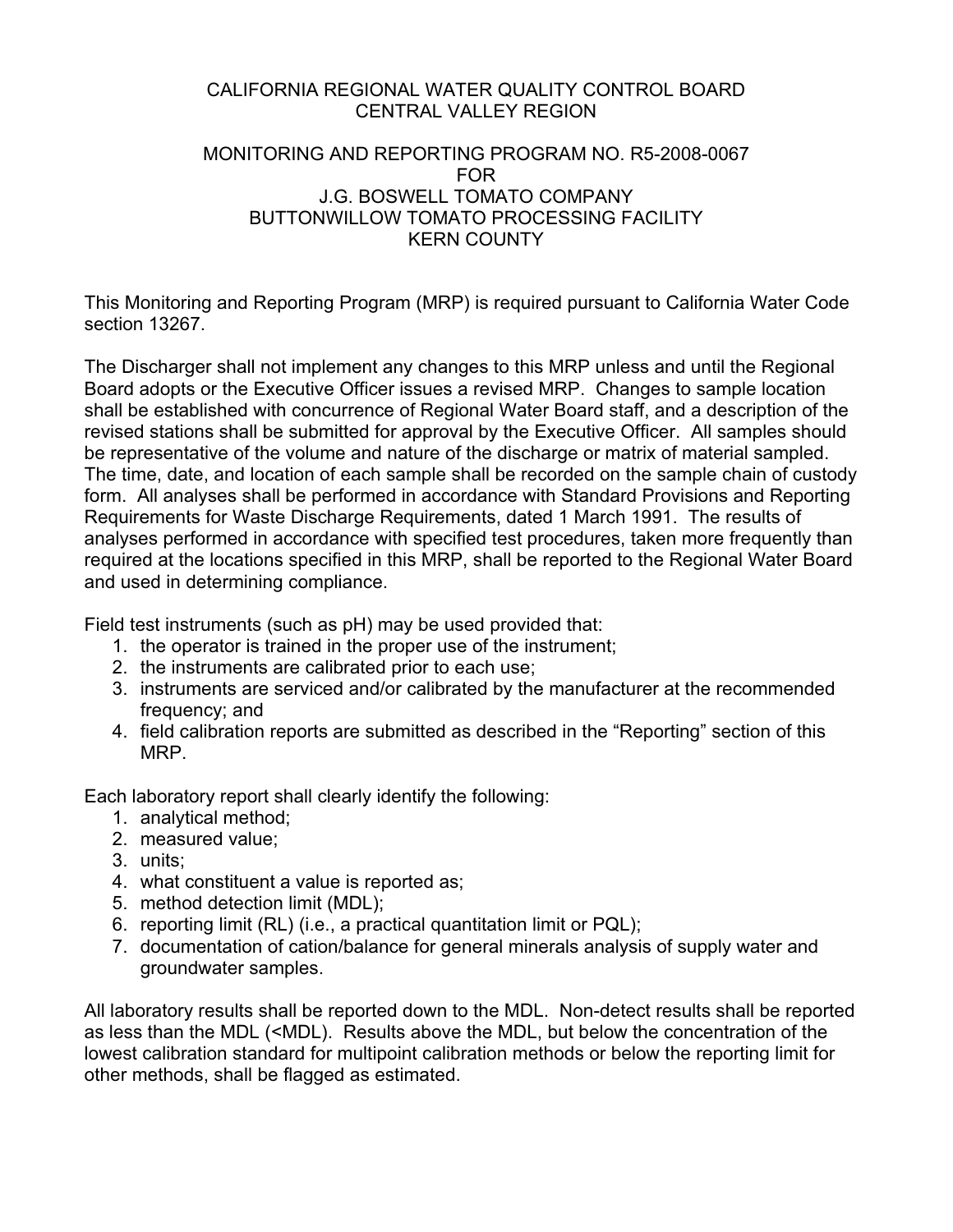#### MONITORING AND REPORTING PROGRAM NO. R5-2008-0067  $-2$ -J.G. BOSWELL TOMATO COMPANY BUTTONWILLOW TOMATO PROCESSING FACILITY KERN COUNTY

Analytical procedures shall comply with the methods and holding times specified in: *Methods for Chemical Analysis of Water and Wastes* (EPA-600/4-79-020, 1983); *Methods for Determination of Inorganic Substances in Environmental Samples* (EPA/600/R-93/100, 1993); *Standard Methods for the Examination of Water and Wastewater, 20th Edition* (WEF, APHA, AWWA); and *Soil, Plant and Water Reference Methods for the Western Region, 2003*, 2<sup>nd</sup> Edition (hereafter Western Region Methods).

If monitoring consistently shows no significant variation in magnitude of a constituent concentration after at least 12 months of monitoring, the Discharger may request the MRP be revised to reduce monitoring frequency. The proposal must include adequate technical justification for reduction in monitoring frequency.

## **POND MONITORING**

The main pond for the facility shall be monitored until dry as follows. Time of collection of a grab sample shall be recorded:

| Constituent/Parameter          | Units             | <u>Type</u> | <b>Frequency</b> |
|--------------------------------|-------------------|-------------|------------------|
| Freeboard                      | feet <sup>1</sup> | Observation | Daily            |
| Dissolved Oxygen <sup>2</sup>  | mg/L              | Field       | Daily            |
| <b>Electrical Conductivity</b> | umhos/cm          | Field       | Daily            |
| pH                             | s.u.              | Field       | Daily            |

1 Freeboard shall be monitored to the nearest tenth of a foot.

2 DO samples should be collected opposite the pond inlet between the hours of 0800 and 0900. To minimize the potential for the creation of objectionable odors, the DO content in the upper zone (one foot) of any wastewater ponds should not be less than 1.0 mg/L.

## **DISCHARGE (EFFLUENT) MONITORING**

The Discharger shall collect wastewater samples at a point in the system following the processing of tomatoes and prior to blending with irrigation water. Effluent monitoring shall include the following:

| Constituent/Parameter                | Units    | <u>Type</u>                    | <b>Frequency</b> |
|--------------------------------------|----------|--------------------------------|------------------|
| Flow <sup>1</sup>                    | gal/day  | Continuous                     | Daily            |
| <b>EC</b>                            | umhos/cm | 24 hr – Composite <sup>2</sup> | Weekly           |
| pH                                   | pH units | 24 hr – Composite <sup>2</sup> | Weekly           |
| BOD <sub>5</sub> <sup>3</sup>        | mg/L     | 24 hr – Composite <sup>2</sup> | Weekly           |
| <b>Total Suspended Solids</b>        | mg/L     | 24 hr – Composite <sup>2</sup> | Weekly           |
| <b>Total Kjeldahl Nitrogen</b>       | mg/L     | 24 hr – Composite <sup>2</sup> | Weekly           |
| See footnotes on the following page. |          |                                |                  |
| Ammonia                              | mg/L     | 24 hr – Composite <sup>2</sup> | Weekly           |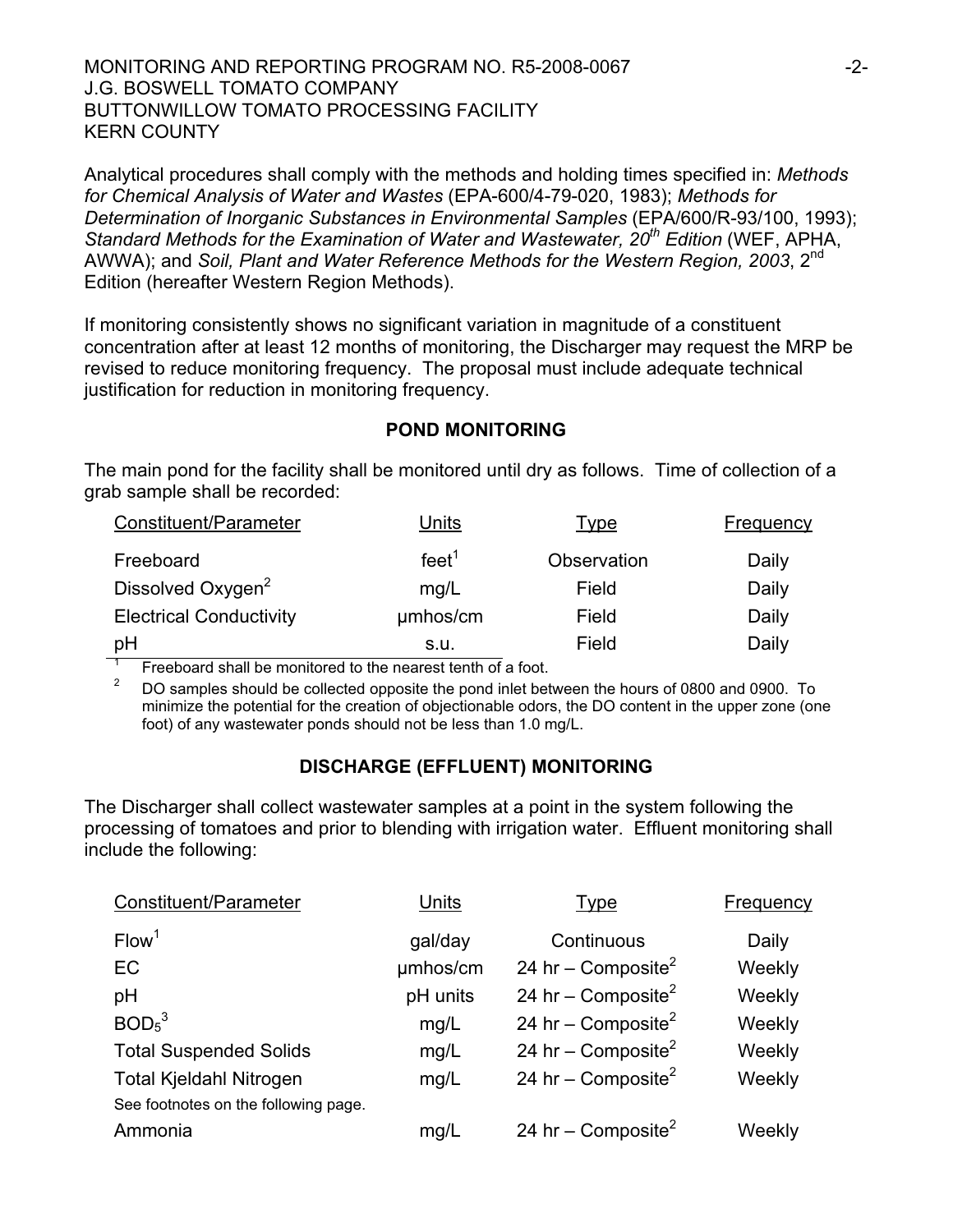#### MONITORING AND REPORTING PROGRAM NO. R5-2008-0067 -3- J.G. BOSWELL TOMATO COMPANY BUTTONWILLOW TOMATO PROCESSING FACILITY KERN COUNTY

| Constituent/Parameter         | Units | <u>Type</u>                    | Frequency |
|-------------------------------|-------|--------------------------------|-----------|
| Nitrate as Nitrogen           | mg/L  | 24 hr – Composite <sup>2</sup> | Weekly    |
| <b>Total Nitrogen</b>         | mg/L  | 24 hr – Composite <sup>2</sup> | Weekly    |
| Inorganic TDS <sup>4</sup>    | mg/L  | 24 hr – Composite <sup>2</sup> | Monthly   |
| General Minerals <sup>5</sup> | mg/L  | 24 hr – Composite <sup>2</sup> | Annually  |

1 Flow shall be measured using a magnetic or ultrasonic flow meter.

2 Unless otherwise approved, 24-hour composite samples shall be collected using a composite wastewater sampler synchronized with a flow meter to take flow proportional (volumetric) samples. While being composited, samples shall be refrigerated at 4 °C (39.2 °F).

- 3 Five-day, 20°C biochemical oxygen demand (BOD5)
- 4 Inorganic TDS, as used in this MRP, shall be determined using EPA Test Method No. 160.4, or equivalent test method.
- 5 General Minerals, as referenced in this MRP, shall include the constituents in the General Minerals Analyte List below.

# **General Minerals Analyte List<sup>1</sup>**

| Alkalinity (as $CaCO3$ )  | Carbonate (as $CaCO3$ ) | pΗ               |
|---------------------------|-------------------------|------------------|
| Arsenic                   | Chloride                | Potassium        |
| Bicarbonate (as $CaCO3$ ) | EC.                     | Sodium           |
| <b>Boron</b>              | Hardness (as $CaCO3$ )  | Sulfate          |
| Calcium                   | Magnesium               | TDS <sup>2</sup> |

 $\overline{1}$  General Minerals Analyte lists may vary depending on the laboratory, but for the purpose of this MRP, shall include at least the above analytes and properties. An anion cation balance shall accompany results.

 $2^2$  Total dissolved solids (TDS) referenced hereafter in this program shall be determined using voluntary consensus standards body (VCSB) Standard Method (SM) 2540C for combined organic and inorganic TDS and EPA Method No. 160.4 for inorganic TDS, or equivalent analytical procedures.

## **USE AREA MONITORING**

The Discharge shall inspect the Use Area at least weekly during the processing season. Observations, including crop details, ponding, and odors, shall be recorded in a bound logbook. A *summary* of observations from the log shall be included in monthly reports. During the processing season (July though October), the Discharger shall perform the following routine monitoring and loading calculations for each discrete irrigation area. Offseason fertilizer nutrient loading (e.g., nitrogen and inorganic TDS) shall be recorded. Data shall be collected and submitted annually: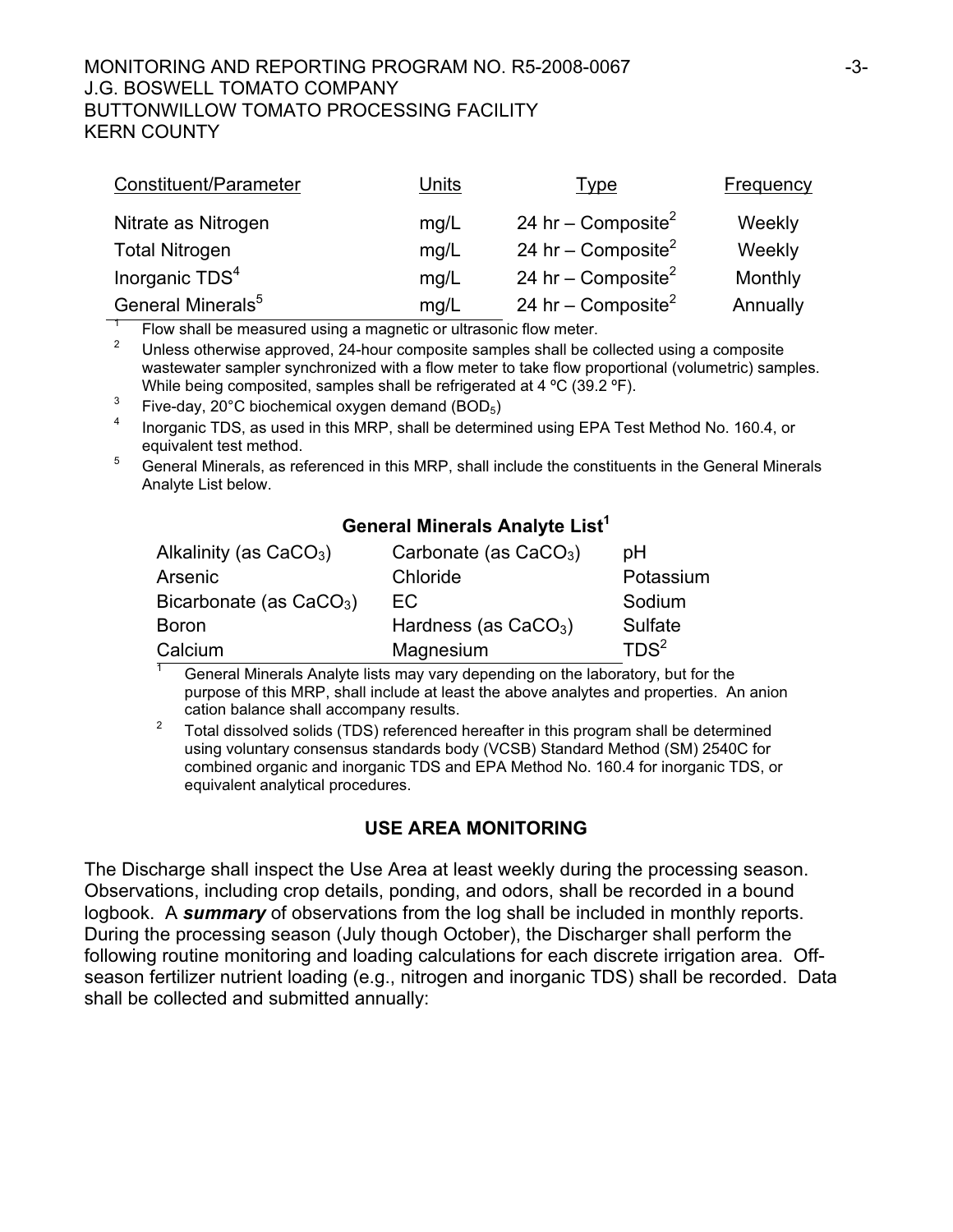## MONITORING AND REPORTING PROGRAM NO. R5-2008-0067  $-4$ -J.G. BOSWELL TOMATO COMPANY BUTTONWILLOW TOMATO PROCESSING FACILITY KERN COUNTY

| Constituent/Parameter                                | <b>Units</b>                 | <u>Type</u>             | <b>Frequency</b> |
|------------------------------------------------------|------------------------------|-------------------------|------------------|
| Wastewater application field number                  |                              | Observed                | Daily            |
| Wastewater application area                          | acres                        | <b>Estimated</b>        | Daily            |
| Wastewater flow                                      | mgd                          | Continuous              | Daily            |
| Wastewater loading                                   | inches/day/acre <sup>3</sup> | Calculated              | Daily            |
| Precipitation                                        | inches <sup>1</sup>          | Rain gauge <sup>2</sup> | Daily            |
| Supplemental irrigation flow                         | mgd                          | <b>Estimated</b>        | Daily            |
| Supplemental irrigation flow                         | inches/day/acre <sup>3</sup> | Calculated              | Daily            |
| Total hydraulic loading rate <sup>4</sup>            | Inches/day/acre <sup>3</sup> | Calculated              | Daily            |
| $BOD5$ loading rate <sup>5</sup>                     |                              |                         |                  |
| on application day <sup>6</sup>                      | Ibs/acre                     | Calculated              | Daily            |
| averaged over application cycle'                     | lbs/acre/day                 | Calculated              | Daily            |
| Monthly nitrogen loading rates <sup>8</sup>          |                              |                         |                  |
| from wastewater                                      | lbs/acre                     | Calculated              | Monthly          |
| from fertilizers                                     | lbs/acre                     | Calculated              | Monthly          |
| Cumulative Annual nitrogen loading rate <sup>9</sup> | lbs/acre                     | Calculated              | Monthly          |
| Monthly inorganic TDS loading rates <sup>10</sup>    |                              |                         |                  |
| from wastewater                                      | lbs/acre                     | Calculated              | Monthly          |
| from fertilizers                                     | lbs/acre                     | Calculated              | Monthly          |

 $\overline{1}$ Report to the nearest 0.1 inch.

2 National Weather Service data from the nearest weather station is acceptable.

3 Report to the nearest 0.01 inch.

4 Includes total liquid application (i.e., precipitation, wastewater, and irrigation water).

5 BOD<sub>5</sub> loading rates shall be calculated using the applied volume of wastewater, actual application area, and the average of the three most recent results of wastewater BOD<sub>5</sub>.

6 Application day, as referred to in this MRP, shall be defined as a 24-hour period.

7 Application cycle, as referred to in this MRP, shall be defined as the period (in days) of wastewater application followed by resting interval until next wastewater application.

8 Wastewater nitrogen loading rates shall be calculated using the applied volume of wastewater, actual application area, and the wastewater total nitrogen.

9  $\frac{9}{10}$  Starting as zero each January 1

Inorganic TDS loading rates shall be calculated using the applied volume of water/wastewater, actual application area, and the average of the three most recent results of water/wastewater inorganic TDS.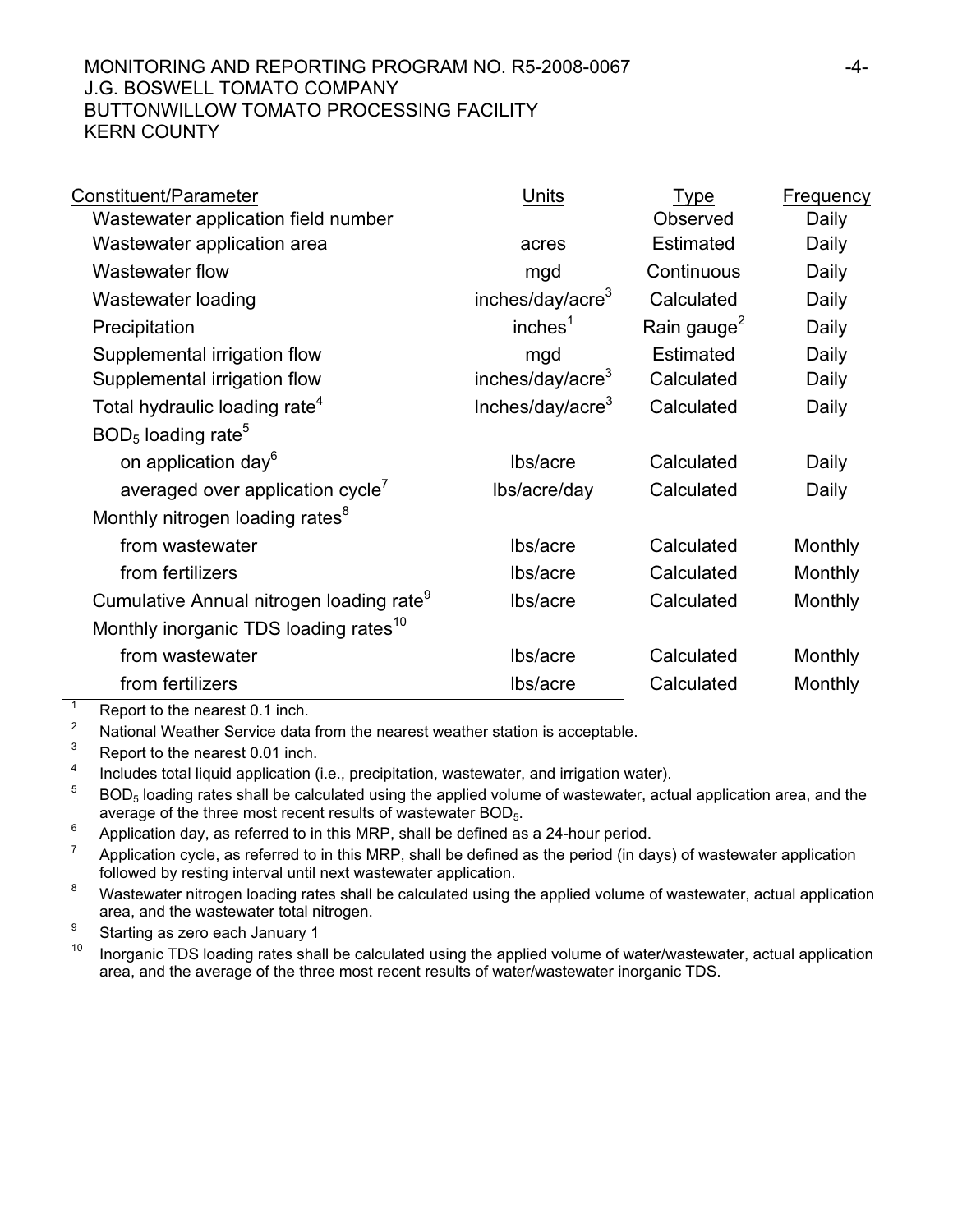#### **WATER SUPPLY MONITORING**

The supply water for the facility shall be monitored as follows. Time of collection of a grab sample shall be recorded:

| Constituent                                                                                                                                        | Units | Measurement       | Frequency             |
|----------------------------------------------------------------------------------------------------------------------------------------------------|-------|-------------------|-----------------------|
| <b>General Minerals</b>                                                                                                                            | ma/L  | Grab <sup>1</sup> | Annually <sup>2</sup> |
| Shall be reported as a flow-weighted average from all facility supply wells. Include copies of<br>supporting calculations with monitoring reports. |       |                   |                       |
| الممالية المسا                                                                                                                                     |       |                   |                       |

In July.

#### **USE AREA SOILS MONITORING**

Representative sampling locations shall be established with Regional Water Board staff concurrence prior to soil profile sampling. Sample times and locations should be consistent with locations monitored in the past:

| Constituent/Parameter          | Units            | Type                         | <b>Frequency</b>      |
|--------------------------------|------------------|------------------------------|-----------------------|
| Nitrate-Nitrogen               | mg/kg            | Grab, to 6 feet <sup>1</sup> | Annually <sup>2</sup> |
| Kjeldahl-Nitrogen              | mg/kg            | Grab, to 6 feet <sup>1</sup> | Annually <sup>2</sup> |
| <b>Total Nitrogen</b>          | mg/kg            | Grab, to 6 feet <sup>1</sup> | Annually <sup>2</sup> |
| Soil pH                        | pH units         | Grab, to 6 feet <sup>1</sup> | Annually <sup>2</sup> |
| Buffer pH                      | mg/kg as $CaCO3$ | Grab, to 6 feet <sup>1</sup> | Annually <sup>2</sup> |
| <b>Total Alkalinity</b>        | mg/kg as $CaCO3$ | Grab, to 6 feet <sup>1</sup> | Annually <sup>2</sup> |
| <b>Electrical Conductivity</b> | umhos/cm         | Grab, to 6 feet <sup>1</sup> | Annually <sup>2</sup> |
| <b>Total Organic Carbon</b>    | % by dry weight  | Grab, to 6 feet <sup>1</sup> | Annually <sup>2</sup> |

1 Samples shall be collected at 6 inches, 2 feet, 4 feet, and 6 feet.

2 In July or August.

## **SETTLED SOLIDS MONITORING**

Representative samples shall be collected from solids disposed of in the Use Area (including solids used as a soil amendment). Samples shall be collected at least annually, or each time solids are removed from the pond for disposal, but need not be sampled more frequently than monthly.

| Constituent/Parameter | Units | Type                   |
|-----------------------|-------|------------------------|
| Nitrate-Nitrogen      | mg/kg | Composite <sup>1</sup> |
| Kjeldahl-Nitrogen     | mg/kg | Composite <sup>1</sup> |
| <b>Total Nitrogen</b> | mg/kg | Composite <sup>1</sup> |
|                       |       |                        |

1 Analyses shall be performed on a composite from at least four representative subsamples.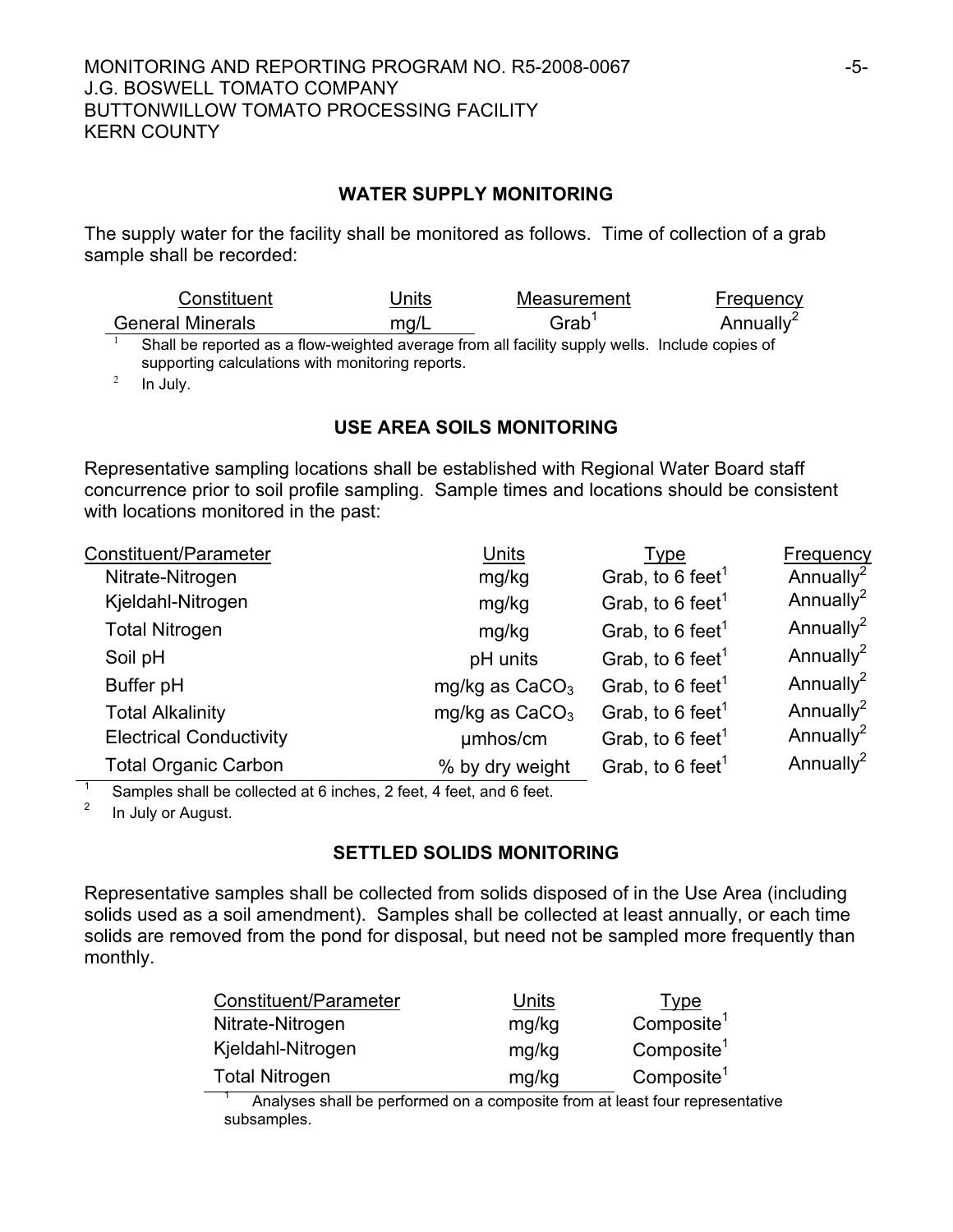#### MONITORING AND REPORTING PROGRAM NO. R5-2008-0067  $-6$ -J.G. BOSWELL TOMATO COMPANY BUTTONWILLOW TOMATO PROCESSING FACILITY KERN COUNTY

#### **GROUNDWATER MONITORING**

Concurrently with groundwater quality sampling, the Discharger shall measure the water level in all monitoring wells in its network as groundwater depth (in feet and hundredths) and as groundwater surface elevation (in feet and hundreds above mean sea level). The horizontal geodetic location of each monitoring well shall be provided where the point of beginning shall be described by the California State Plane Coordinate System, 1983 datum.

After measuring water levels and prior to collecting samples , each monitoring well shall be adequately purged to remove water that has been standing within the well screen and casing that may not be chemically representative of formation water. Depending on the hydraulic conductivity of the geologic setting, the volume removed during purging is typically from 3 to 5 volumes of the standing water within the well casing and screen, or additionally the filter pack pore volume.

The Discharger shall include in its submittal of groundwater elevation data, a contour map based on said data showing the gradient and direction of groundwater flow under/around the facility and effluent disposal area(s). The groundwater contour map shall also include the location of the monitoring wells and active storage and land disposal areas (i.e., areas receiving treated effluent).

Samples shall be collected from the approved monitoring wells and analyzed for the following constituents and frequencies specified below:

| Constituent/Parameter   | Units                  | <b>Type of Sample</b> | Frequency              |
|-------------------------|------------------------|-----------------------|------------------------|
| Depth to groundwater    | Feet <sup>1</sup>      | Measured              | Quarterly <sup>2</sup> |
| Groundwater elevation   | Feet AMSL <sup>3</sup> | Calculated            | Quarterly <sup>2</sup> |
| Total Kjeldahl Nitrogen | mg/L                   | Grab                  | Quarterly <sup>2</sup> |
| Ammonia                 | mg/L                   | Grab                  | Quarterly <sup>2</sup> |
| Nitrate as Nitrogen     | mg/L                   | Grab                  | Quarterly <sup>2</sup> |
| <b>Total Nitrogen</b>   | mg/L                   | Grab                  | Quarterly <sup>2</sup> |
| <b>General Minerals</b> | mg/L                   | Grab                  | Annually <sup>4</sup>  |

 $\overline{1}$ To the nearest hundredth of a foot.

2 January, April, July and October.

3 Above mean sea level.

4 In July.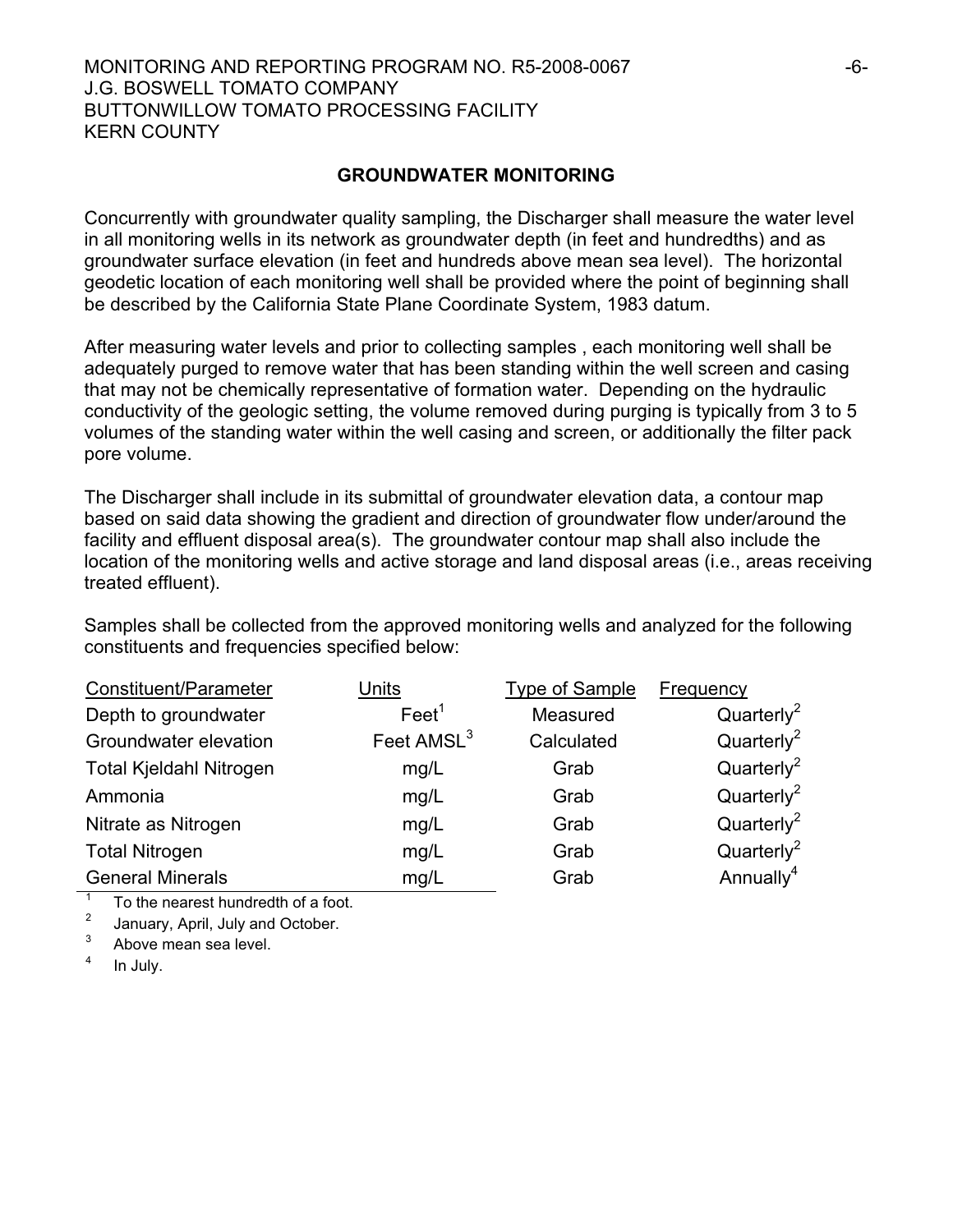#### MONITORING AND REPORTING PROGRAM NO. R5-2008-0067 F7-J.G. BOSWELL TOMATO COMPANY BUTTONWILLOW TOMATO PROCESSING FACILITY KERN COUNTY

## **REPORTING**

The Discharger shall report monitoring data and information as required in this MRP and as required in the Standard Provisions.

Monitoring data and/or discussions submitted concerning the quality of the discharge must also be signed and certified by the chief plant operator. When reports contain laboratory analyses performed by the Discharger and the chief plant operator is not in the direct line of supervision of the laboratory, reports must also be signed and certified by the chief of the laboratory.

In reporting monitoring data, the Discharger shall arrange the data in tabular form so that the date, the constituents, and the concentrations are readily discernible. The data shall be summarized in such a manner that illustrates clearly, whether the Discharger complies with waste discharge requirements. If the Discharger monitors any pollutant at the locations designated herein more frequently than is required by this Order, the results of such monitoring shall be included in the discharge monitoring report.

## **A. Monthly Reports**

Daily, weekly, and monthly monitoring data shall be reported in monthly monitoring reports. Monthly monitoring reports shall be submitted to the Regional Board **by the 1st day of the second month following sampling** (i.e., the August Report is due by 1 October). At a minimum, the reports shall include:

- 1. Results of effluent and use area (land application) monitoring;
- 2. Calculated Monthly Average Daily Flow;
- 3. A comparison of monitoring data to the discharge specifications and an explanation of any violation of those requirements. Data shall be presented in tabular format;
- 4. Copies of laboratory analytical reports; and
- 5. A calibration log verifying calibration of all hand-held monitoring instruments and devices used to comply with the prescribed monitoring program.

#### **B. Quarterly Reports**

Daily, weekly, monthly, and quarterly monitoring data shall be reported in quarterly monitoring reports. Quarterly monitoring reports shall be submitted to the Regional Water Board by the 1<sup>st</sup> day of the second month after the calendar quarter (i.e., the 3<sup>rd</sup> Quarter Report is due 1 November). The monthly and quarterly reports shall be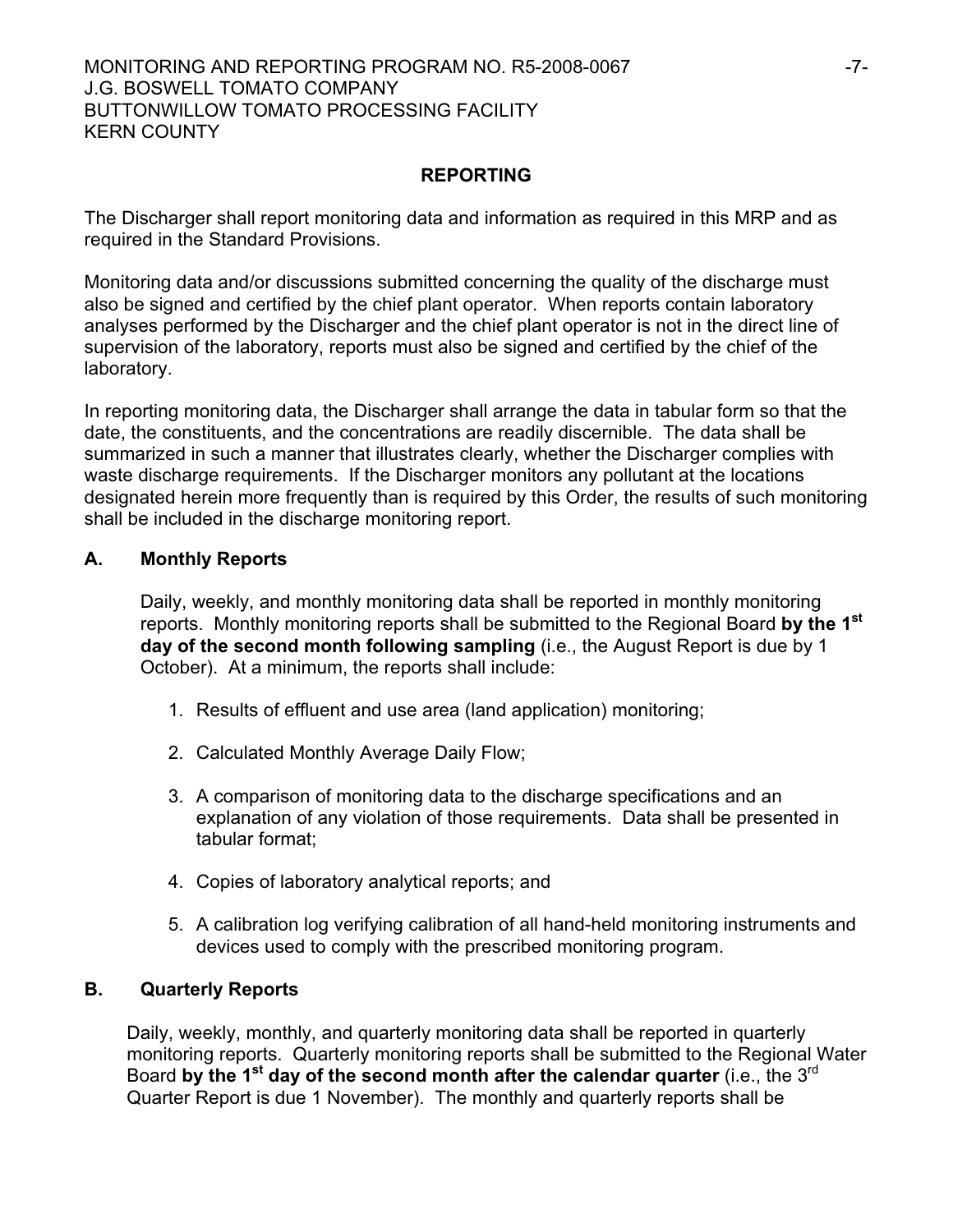combined in months were both reports are due. At a minimum, the quarterly reports shall include:

- 1. Results of discharge, and use area monitoring;
- 2. Calculated Monthly Average Daily Flow;
- 3. Daily, Monthly, and Average loading calculations;
- 4. A comparison of monitoring data to the discharge specifications and an explanation of any violation of those requirements. Data shall be presented in tabular format;
- 5. Copies of laboratory analytical reports; and
- 6. A calibration log verifying calibration of all hand-held monitoring instruments and devices used to comply with the prescribed monitoring program.

# **C. Annual Reports**

 An Annual Report shall be prepared as a fourth quarter monitoring report. The Annual Report will include all monitoring data required in the monthly/quarterly schedule plus the results of any annually sampled constituents (e.g., general minerals, selected metals, etc). The Annual Report shall be submitted to the Regional Board **by 1 February of the year following the year the samples were collected.** In addition to the data normally presented, the Annual Report shall include the following:

- 1. The names, certificate grades, and general responsibilities of all persons in charge of wastewater treatment and disposal;
- 2. The names and telephone numbers of persons to contact regarding the Facility for emergency and routine situations;
- 3. A statement certifying when the flow meter and other monitoring instruments and devices were last calibrated, including identification of who performed the calibrations (standard Provision C.4);
- 4. The most recent water supply report including laboratory data;
- 5. A summary of solids monitoring, including:
	- a. Annual solids production in dry tons; and
	- b. A description of the disposal methods used at the facility. If more than one method is used, include the percentage of solids production disposed of by each method.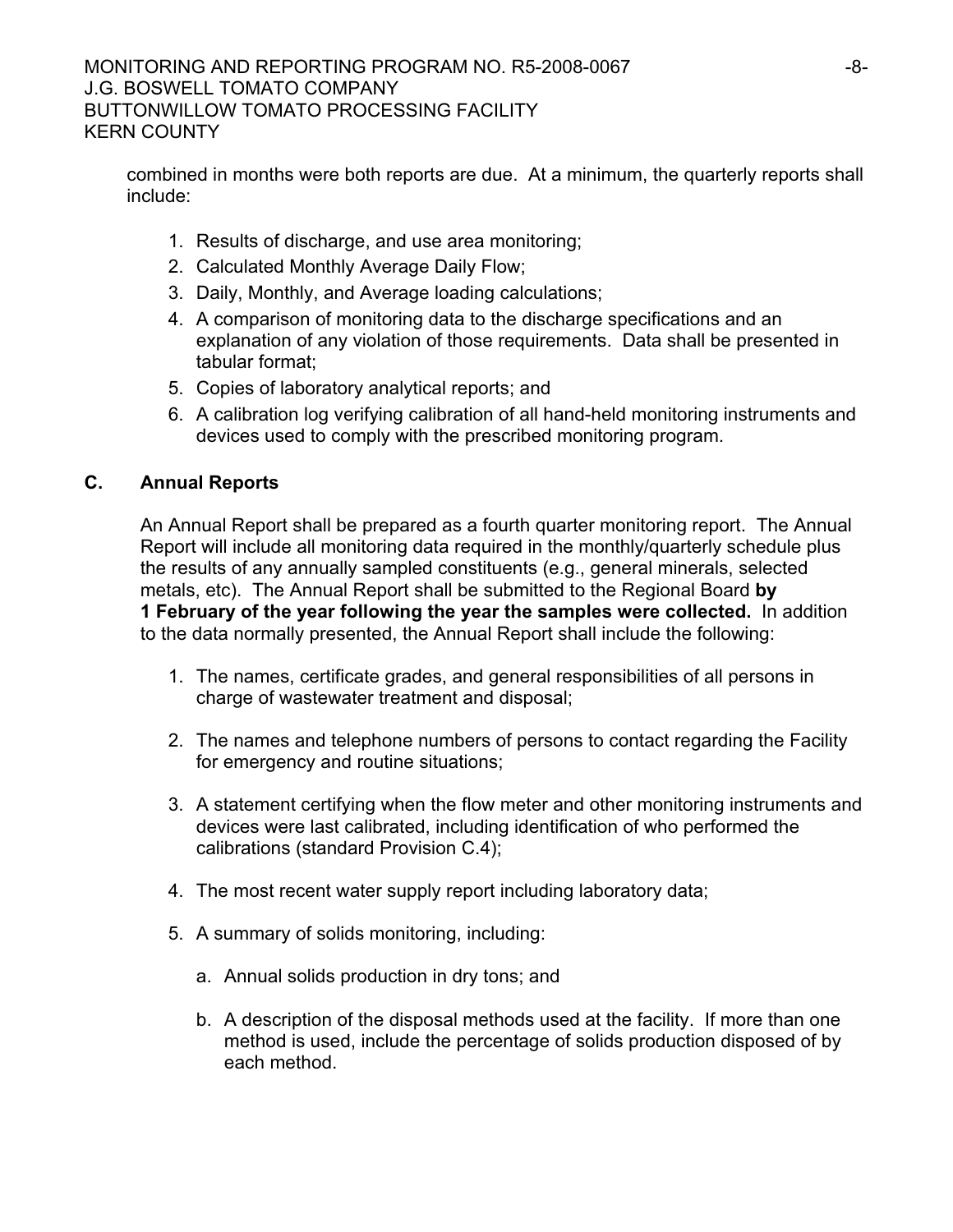6. A summary and discussion of the compliance record for the reporting period. If violations have occurred, the report shall also discuss the corrective actions taken and planned to bring the discharge into full compliance with this Order.

All technical reports required herein must be overseen and certified by a California registered civil engineer, certified engineering geologist, or certified hydrogeologist in accordance with California Business and Professions Code, sections 6735, 7835, and 7835.1. All reports submitted in response to this Order shall comply with the signatory requirements in Standard Provision B.3.

A transmittal letter shall accompany each self-monitoring report. The letter shall discuss any violations during the reporting period and all actions taken or planned for correcting violations, such as operation or facility modifications. If the Discharger has previously submitted a report describing corrective actions and/or a time schedule for implementing the corrective actions, reference to the previous correspondence will be satisfactory.

The Discharger shall implement the above monitoring program on the first day of the month following adoption of this Order.

Ordered by:

PAMELA C. CREEDON, Executive Officer

25 April 2008

(Date)

SJP: 4/25/08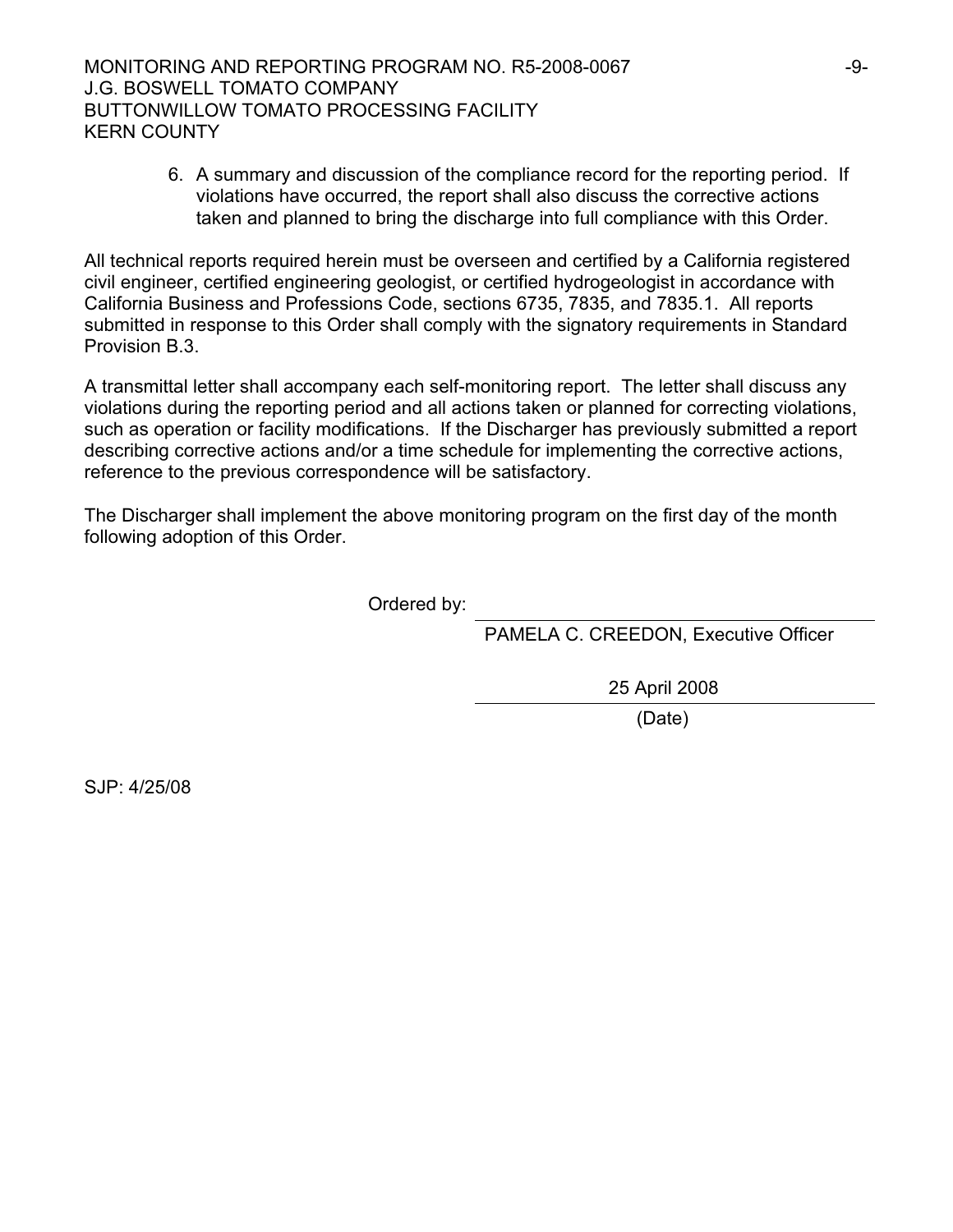#### INFORMATION SHEET

ORDER NO. R5-2008-0067 J.G. BOSWELL TOMATO COMPANY BUTTONWILLOW TOMATO PROCESSING FACILITY KERN COUNTY

#### **Background**

J. G. Boswell Tomato Company, LLC (Discharger) operates a tomato processing facility at the southwest corner of Interstate 5 and State Route 58 in Kern County, approximately three miles east of the town of Buttonwillow, formerly Rio Bravo Tomato Company. Seasonally, the facility processes approximately 6,600 tons of tomatoes per day to produce about 1,050 tons of tomato paste product. Primary sources of wastewater generated at the facility include wastewater from conveying tomatoes, tomato rinsing processes, and general cleaning and rinsing of equipment. The processing season falls between June and October, averaging about 90 days per season, during which the Facility operates 24 hours per day and seven days per week.

The Executive Officer conditionally waived waste discharge requirements for the discharge under the General Low-Threat Waiver, Resolution No. 82-036 (the Waiver), and also issued Monitoring and Reporting Program No. 5-00-827 (MRP). The facility was constructed and began processing tomatoes in 2000. On 1 January 2003, the Waiver expired. The Discharger submitted a revised Report of Waste Discharge (RWD) in 2005. The facility complied with the conditions of the expired waiver and the issued MRP until the 2006 processing season. The facility currently operates according to the latest RWD, and adheres to MRP No. 5-00-827.

Before the 2006 processing season, wastewater was discharged to a 458-acre Use Area adjacent to the Facility. Since 2006, the Facility has discharged to a 618-acre Use Area, as proposed in the 2005 RWD. Wastewater is screened before discharge. The Discharger has reported an estimated average daily flow of about 5.7 million gallons per day (mgd) during the processing season (July through October). This flow estimate is conservative, as the same volume of water may be counted twice using the current method of estimation. Estimating the discharge by summing the supply water usage and the water extracted from the tomatoes (also conservative) yields an estimate closer to 5.2 mgd. Discharge flow from the facility in the off-season has not been reported but should be minimal.

The current sampling setup at the site does not ensure representative samples of wastewater. Though water use records provided by the Discharger show that the affect may be insignificant, past samples may underestimate constituent concentrations because they are collected from a standpipe where fresh well water is sometimes added. The discharge is not of particularly poor quality because roughly two-thirds of the wastewater comes from conveying and rinsing the tomatoes. Biochemical oxygen demand (BOD), total nitrogen, and electrical conductivity are in the range of 350 milligrams per liter (mg/L), 20 (mg/L), and 700 micromhos per centimeter (umhos/cm), respectively.

All wastewater generated at the Facility passes through the main pond. The main pond construction details, including material used and compaction achieved, are unknown. The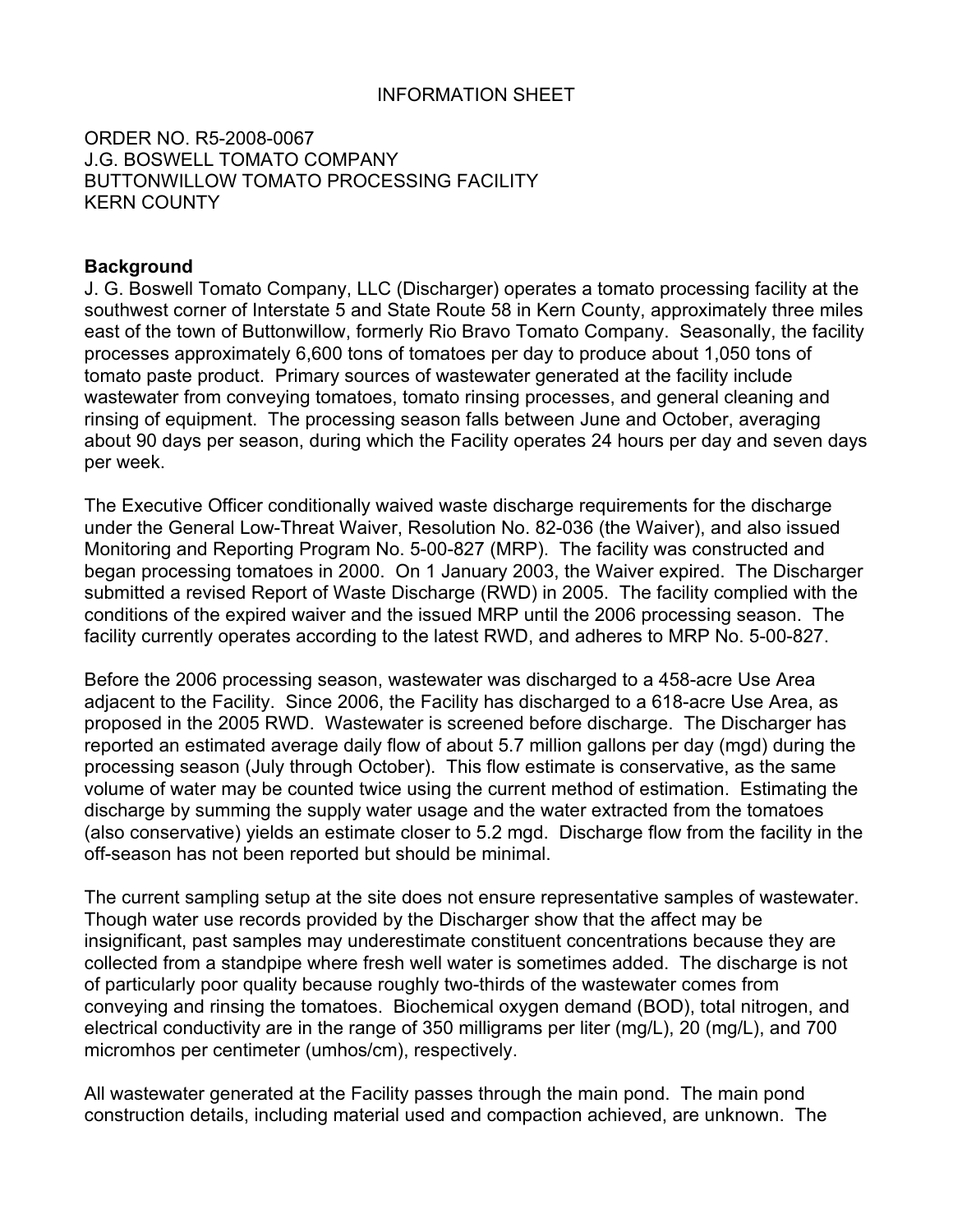#### INFORMATION SHEET  $\sim$ ORDER NO. R5-2008-0067 J.G. BOSWELL TOMATO COMPANY BUTTONWILLOW TOMATO PROCESSING FACILITY KERN COUNTY

Discharger has suggested that the pond may have been constructed with a compacted clay liner. Soils underlying the area of the pond are classified as Panoche series clay-loam by the National Resource Conservation Service. Panoche series loams are typically described as well-drained, deep soils, but a clay-loam may contain from about 25 to 40 percent clay. A wellcompacted liner of sufficient thickness constructed from such soils would have relatively low permeability.

The underlying principle of land application is to beneficially reuse wastewater and the plant nutrients that it contains. However, in order to ensure that this beneficial reuse complies with State Water Board Resolution No. 68-16, land application may not cause unreasonable degradation of groundwater quality. Under ideal circumstances, soils within the land application area provide a matrix for biodegradation of the organic components of the wastewater (measured as BOD), create conditions conducive for transformation of organic nitrogen to plant available nitrate, create conditions conducive for denitrifying excess nitrate so that it does not percolate to the water table, provide pH buffering, and attenuate inorganic waste components (salts and metals).

Waste applications must be balanced to provide adequate plant nutrients and water while minimizing nuisance potential and percolation of waste constituents to the water table. The chemical and biological reactions that take place are interrelated and require that constituent loadings and wetting and drying cycles be optimized.

A contract farmer irrigates the Use Area with wastewater and, as needed, facility supply water. The irrigation cycle is generally a 14-day period of irrigating approximately 40 acres per day with about four inches of water, consistent with agronomic rates. Crops include sudan grass, wheat, and cotton.

#### **Solids Disposal**

Tomatoes unsuitable for processing are removed and diverted as cattle feed. Seeds and peels are also separated and diverted to the cattle feed line. The Discharger estimates about 152 tons of these solids are generated per day, for a total of 18,000 tons over a 120-day season. Solids in the waste stream settle out when they reach the holding pond. On an annual basis, approximately 28,000 cubic feet of sediment is removed from the pond and land applied as fertilizer to rotating 20-acre portions of the Use Area.

#### **Groundwater Conditions**

Regional groundwater is contained generally in two aquifers, the Lower Confined Aquifer and the Upper Unconfined Aquifer. According to the 1981 map *Depth to the Top of Corcoran Clay* from the Department of Water Resources, the two aquifers are separated by a confining layer (Corcoran Clay or E Clay) present beneath the Use Area at about 350 to 400 feet below ground surface (bgs). Driller's logs for onsite wells note a 25-foot thick clay layer at an approximate depth of 290 feet bgs. It is unclear whether this is the Corcoran or E Clay, or if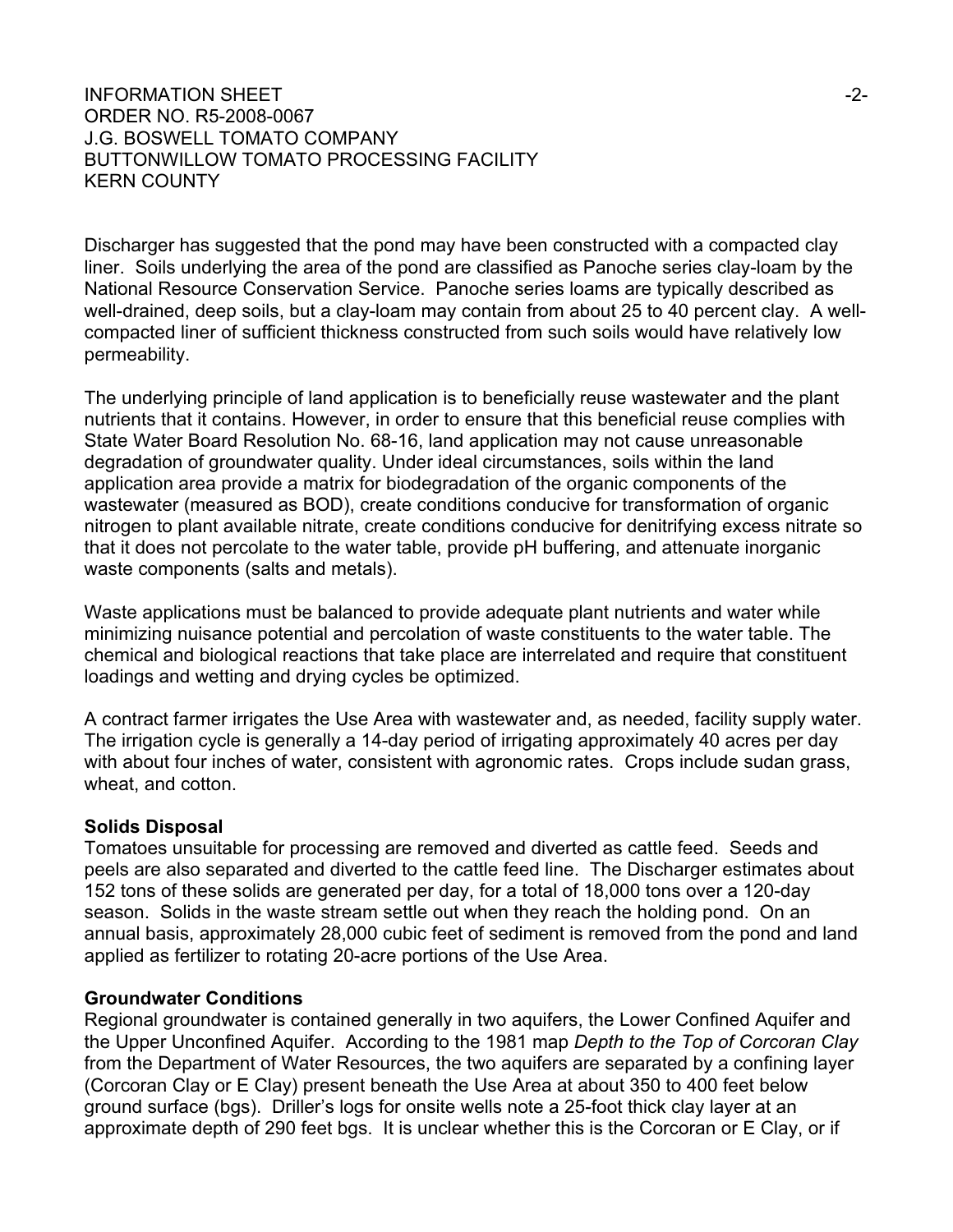#### INFORMATION SHEET  $\sim$ ORDER NO. R5-2008-0067 J.G. BOSWELL TOMATO COMPANY BUTTONWILLOW TOMATO PROCESSING FACILITY KERN COUNTY

there is a second confining layer. First encountered groundwater is approximately 125 feet bgs (165 feet elevation above mean sea level).

The Facility supply water is produced from two onsite wells, called South Well and North Well. South Well is screened from a depth of approximately 320 feet to 635 bgs (below the reported confining layer). North Well is screened from a depth of approximately 215 feet to 245 feet bgs (above the reported confining layer). The conductivity (EC) of the source water ranges from about 280 to 580 umhos/cm, with an average of about 430 umhos/cm.

The Discharger installed three groundwater monitoring wells in 2000. There are no groundwater monitoring wells downgradient of the concrete wastewater sump or the main wastewater pond. The Discharger has performed quarterly monitoring since 2002, including analysis for typical food processing waste constituents and general minerals. The EC of first encountered groundwater from 2000 to 2007 has been recorded as low as 800 umhos/cm. Though the EC recorded in MW-1 and MW-2 have fluctuated widely, the overall annual average EC recorded in the groundwater monitoring wells has declined at a rate of approximately 60 umhos/cm per year. The EC in MW-3 (the highest quality of the monitoring wells) has consistently declined at a rate of approximately 30 umhos/cm per year.

On the west side of the site, groundwater chloride, EC, and TDS exceed Maximum Contaminant Limits (MCLs) for drinking water, and boron exceeds California Notification Levels. However, because groundwater on the east side of the site is of fairly good quality, discharge of food processing wastewater is a potential threat to groundwater.

#### **Compliance History**

From the period of 2000 to 2003, the facility operated under the Waiver and MRP No. 5-00-827. When the Waiver expired in 2003, the Discharger continued to monitor and submit reports as before. The Discharger submitted a revised RWD in 2005 and since then has submitted reports according to the MRP, including a statement certifying that the Facility has operated as described in the revised RWD.

At least since 2004, the Discharger has submitted detailed monthly monitoring reports and an annual report. In general, reports have been submitted complete and in a timely manner. Regional Water Board staff have not issued a Notice of Violation to the Discharger. The Discharger has taken initiative to develop and implement nutrient management.

#### **Basin Plan, Beneficial Uses, and Regulatory Considerations**

The Basin Plan indicates the greatest long-term problem facing the entire Tulare Lake Basin is increasing salinity in groundwater, a process accelerated by man's activities and particularly affected by intensive irrigated agriculture. The Basin Plan recognizes that degradation is unavoidable until there is a long-term solution to the salt imbalance. The Regional Water Board encourages proactive management of waste streams by dischargers to control addition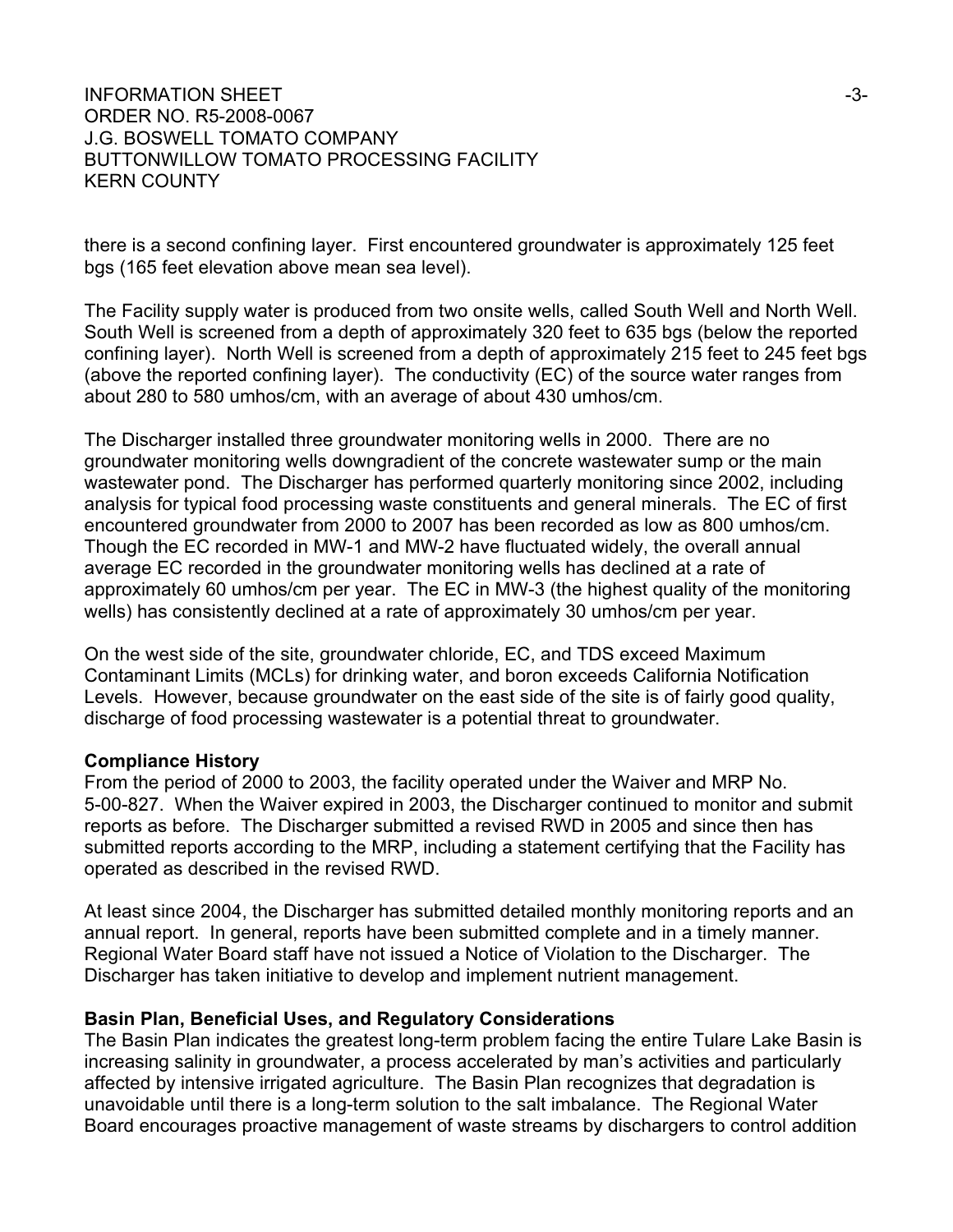## INFORMATION SHEET  $\overline{a}$ -4-ORDER NO. R5-2008-0067 J.G. BOSWELL TOMATO COMPANY BUTTONWILLOW TOMATO PROCESSING FACILITY KERN COUNTY

of salt through use, and has established an incremental EC limitation of 500 umhos/cm as a measure of the maximum permissible addition of salt constituents through use.

Discharges to areas that may recharge good quality groundwaters shall not exceed an EC of 1,000 umhos/cm, a chloride content of 175 mg/L, or boron content of 1.0 mg/L.

## **Antidegradation**

The antidegradation directives of State Water Board Resolution No. 68-16 (Resolution 68-16), "Statement of Policy With Respect to Maintaining High Quality Waters in California," or "Antidegradation Policy" require that waters of the State that are better in quality than established water quality objectives be maintained "consistent with the maximum benefit to the people of the State." Waters can be of high quality for some constituents or beneficial uses and not others. Policy and procedures for complying with this directive are set forth in the basin plan.

The tomato processing facility and discharge area are in Detailed Analysis Unit (DAU) No. 254 within the Kern County Basin hydrologic unit. The Basin Plan designates the beneficial uses of groundwater in this DAU as municipal and domestic supply, agricultural supply, industrial and industrial process supply, water contact and non-contact recreation, and wildlife habitat supply. Beneficial use exclusions listed in the Basin Plan for this DAU do not apply to the Facility.

## **Treatment Technology and Control**

The Facility provides treatment and control of the discharge that incorporates:

- a. Removal of solids at the plant before discharge to the Use Area. Solids are hauled offsite and used as cattle feed or land applied as fertilizer;
- b. Application of wastewater lower than plant uptake rates for nitrogen and low organic loading;
- c. Application of wastewater at rates that will not allow wastewater to stand for more than 48 hours; and
- d. Blending of wastewater with freshwater to meet the agronomic requirements for crop growth.

# **Title 27**

Title 27, CCR, section 20005 et seq. (Title 27) contains regulations to address certain discharges to land. Title 27 establishes a waste classification system, specifies siting and construction standards for full containment of classified waste, requires extensive monitoring of groundwater and the unsaturated zone for any indication of failure of containment, and specifies closure and post-closure maintenance requirements. Generally, no degradation of groundwater quality by any waste constituent in a classified waste is acceptable under Title 27 regulations.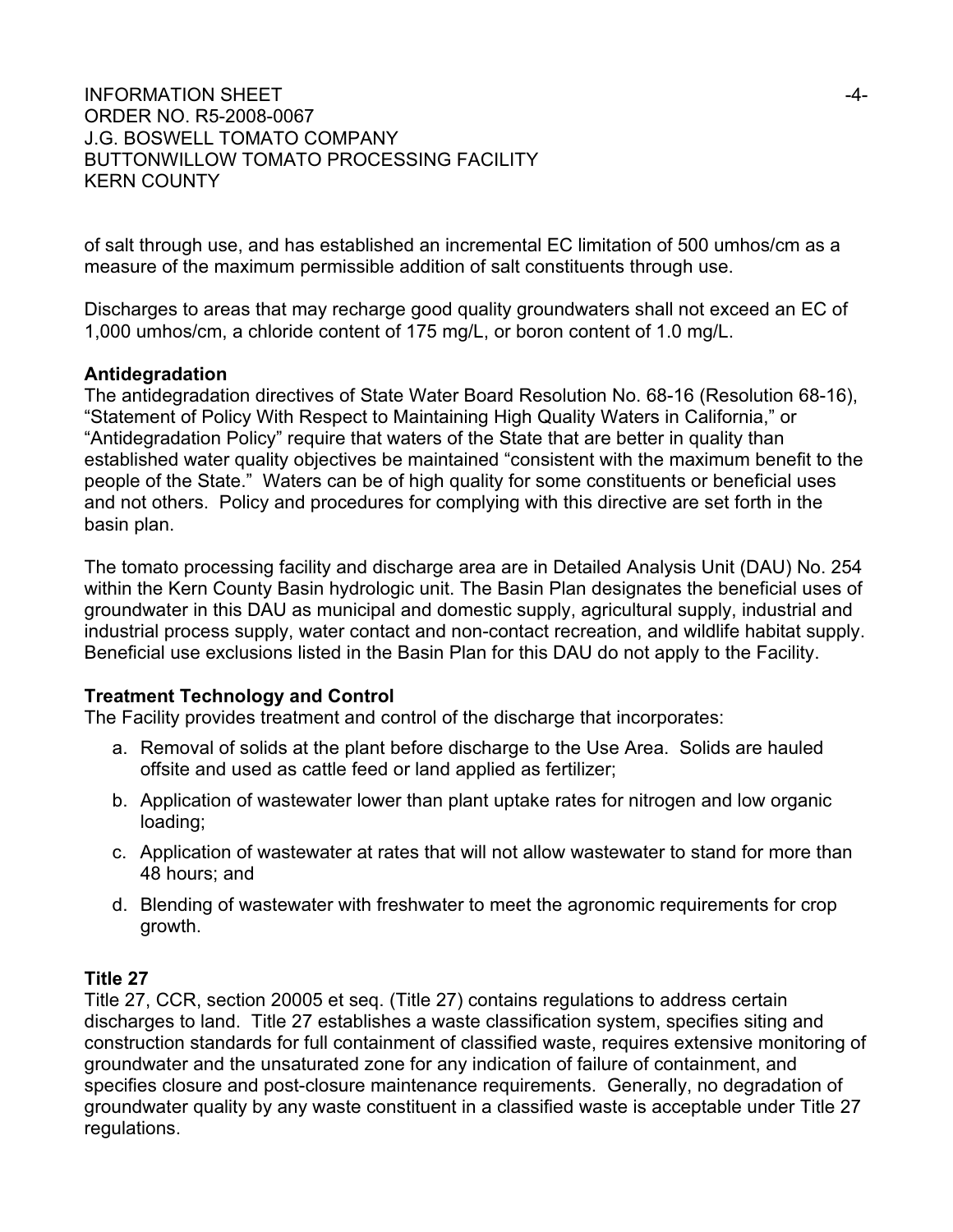#### INFORMATION SHEET  $\sim$ ORDER NO. R5-2008-0067 J.G. BOSWELL TOMATO COMPANY BUTTONWILLOW TOMATO PROCESSING FACILITY KERN COUNTY

Title 27 Section 20090(b) exempts discharges of designated waste to land from Title 27 containment standards provided the Regional Water Board has issued waste discharge requirements or waived such issuance; the discharge is in compliance with the Basin Plan; and the waste need not be managed according to Title 22, CCR, Division 4.5, Chapter 11, as a hazardous waste.

Accordingly, the discharge of effluent and the operation of treatment or storage facilities associated with a food processing facility can be allowed without requiring compliance with Title 27, provided the resulting degradation of groundwater is in accordance with the Basin Plan.

#### **CEQA**

On 15 March 2000, the Kern County Planning Commission approved the Initial Study and adopted Negative Declaration EA LO 1-00 for Lot Line Adjustment No. 137-99 and Zone Variance No. 21, Map No. 99 for the construction of the J. G. Boswell Tomato Processing Facility and the discharge/recycling of wastewater to an approximately 458-acre disposal area. Regional Water Board Staff reviewed and commented on the Negative Declaration.

#### **Proposed Order Terms and Conditions**

**Discharge Prohibitions, Effluent Limitations, Discharge Specifications, and Provisions**  The proposed Order prohibits discharge to surface waters and water drainage courses.

The proposed Order would set a monthly average daily discharge flow limitation of 4.8 mgd. The proposed flow limitation is meant to prevent nuisance conditions and loading of the Use Area beyond agronomic requirements. The selected flow limitation comes from 4 inches of irrigation on 618 acres with an irrigation cycle of 14 days, which is in the range of evapotranspiration rates for crops grown, and should infiltrate within 48 hours after discharge to prevent nuisance conditions.

The proposed Order would set an Effluent Limitation on BOD loading of 100 lbs/acre/day, seasonally and over any particular discharge cycle. Based on the 14-day cycle time, the 4.8-mgd wastewater application rate, and a BOD concentration of 350 mg/L, the Discharger should be able to comply with these limits without further treatment.

Significant infiltration from the pond to groundwater may occur during the process season, which constitutes a discharge to the waters of the State of California. The proposed order would address potential impacts due to infiltration from the pond by requiring a pond liner performance demonstration. The performance demonstration is to include estimates of wastewater infiltration rates and demonstrate that the pond is protective of groundwater quality